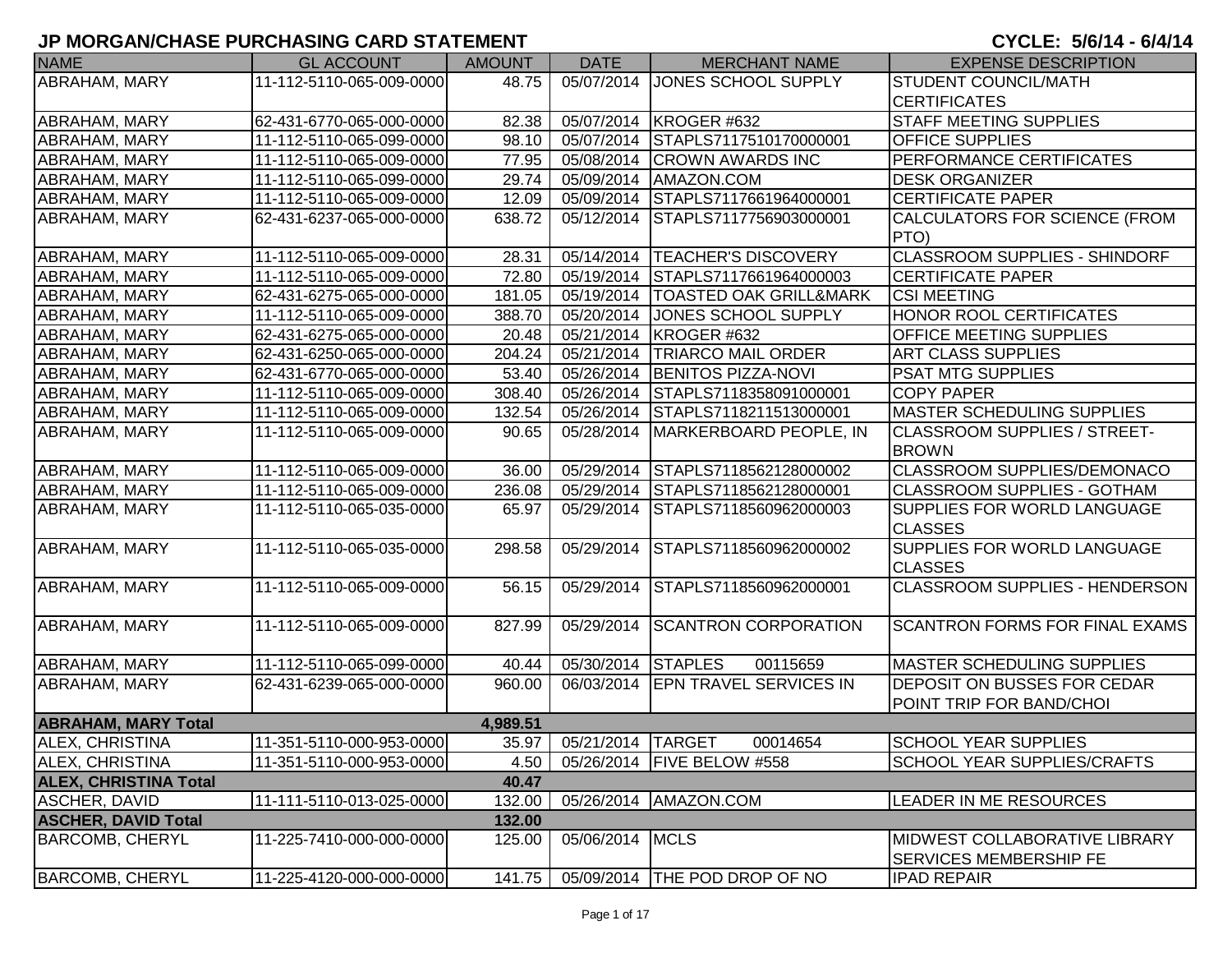| <b>NAME</b>                     | <b>GL ACCOUNT</b>        | <b>AMOUNT</b> | <b>DATE</b>       | <b>MERCHANT NAME</b>            | <b>EXPENSE DESCRIPTION</b>                                    |
|---------------------------------|--------------------------|---------------|-------------------|---------------------------------|---------------------------------------------------------------|
| <b>BARCOMB, CHERYL</b>          | 11-225-7410-000-000-0000 | 99.00         | 05/12/2014        | <b>AMAZONPRIME MEMBERSHIP</b>   | <b>AMAZON PRIME MEMBERSHIP</b>                                |
| <b>BARCOMB, CHERYL</b>          | 11-225-5111-000-000-0000 | 125.00        | 05/20/2014        | COMPLETE BATTERY SOURC          | <b>BACKUP BATTERY REPLACEMENT</b>                             |
| <b>BARCOMB, CHERYL</b>          | 11-261-4120-011-000-0409 | 115.00        | 05/28/2014        | <b>SECURITY DESIGNS</b>         | VO SECURITY DOOR SERVICE CALL                                 |
| <b>BARCOMB, CHERYL</b>          | 11-261-4120-071-000-0409 | 133.75        | 05/28/2014        | <b>SECURITY DESIGNS</b>         | HS SECURITY DOOR SERVICE CALL                                 |
| <b>BARCOMB, CHERYL</b>          | 11-225-4917-000-000-0000 | 2,396.50      | 05/28/2014        | <b>BMC SOFTWARE INC</b>         | <b>TRACKIT SOFTWARE UPGRADE</b>                               |
| <b>BARCOMB, CHERYL</b>          | 11-225-5111-000-000-0000 | 12.95         | 06/03/2014        | <b>AMAZON MKTPLACE PMTS</b>     | <b>USB NETWORK ADAPTER</b>                                    |
| <b>BARCOMB, CHERYL Total</b>    |                          | 3,148.95      |                   |                                 |                                                               |
| <b>BARR, STEVEN</b>             | 11-252-3220-000-000-0000 | 123.88        | 05/09/2014        | THE B.O.B.                      | MSBO CONFERENCE-BARR, DRAGOO                                  |
| <b>BARR, STEVEN</b>             | 11-252-3220-000-000-0000 | 274.33        | 05/12/2014        | <b>MARRIOTT</b>                 | <b>MSBO CONFERENCE-HOTEL</b>                                  |
| <b>BARR, STEVEN</b>             | 11-252-3220-000-000-0000 | 6.95          | 06/04/2014        | GOGOAIR.COM                     | INTERNET WHILE OUT OF TOWN FOR<br><b>WORK</b>                 |
| <b>BARR, STEVEN</b>             | 11-252-3220-000-000-0000 | 7.95          |                   | 06/04/2014 GOGOAIR.COM          | INTERNET WHILE OUT OF TOWN FOR<br><b>WORK</b>                 |
| <b>BARR, STEVEN Total</b>       |                          | 413.11        |                   |                                 |                                                               |
| <b>BEDFORD, JULIE</b>           | 62-431-6275-015-000-0000 | 301.72        | 05/15/2014        | AMAZON.COM                      | SUMMER READING BOOKS FOR STAFF<br><b>DEVELOPMENT</b>          |
| <b>BEDFORD, JULIE</b>           | 62-431-6275-015-000-0000 | 144.16        | 05/16/2014        | AMAZON.COM                      | SUMMER READING BOOKS FOR STAFF<br><b>DEVELOPMENT</b>          |
| <b>BEDFORD, JULIE</b>           | 62-431-6275-015-000-0000 | 39.00         | 05/21/2014        | JIMMY JOHNS - 1659 - E          | LUNCHEON FOR SCHOOL<br><b>IMPROVEMENT</b>                     |
| <b>BEDFORD, JULIE</b>           | 62-431-6275-015-000-0000 | 17.98         | 05/30/2014 TARGET | 00014654                        | <b>CANDY FOR STAFF DRAWING</b>                                |
| <b>BEDFORD, JULIE</b>           | 62-431-6275-015-000-0000 | 10.00         |                   | 06/04/2014   KROGER #632        | <b>GIFTS FOR STAFF IMPROVEMENT</b>                            |
| <b>BEDFORD, JULIE Total</b>     |                          | 512.86        |                   |                                 |                                                               |
| <b>BELANGER, KIMBERLY</b>       | 11-118-5110-000-951-0000 | 21.80         |                   | 05/14/2014 KROGER #691          | TEACHING SUPPLIES AND MATERIALS                               |
| <b>BELANGER, KIMBERLY</b>       | 11-118-5110-000-951-0000 | 8.46          | 05/29/2014        | <b>PARTY CITY #539</b>          | TEACHING SUPPLIES AND MATERIALS                               |
| BELANGER, KIMBERLY              | 11-118-5110-000-951-0000 | 12.06         | 06/02/2014        | <b>TARGET</b><br>00002816       | TEACHING SUPPLIES AND MATERIALS                               |
| <b>BELANGER, KIMBERLY Total</b> |                          | 42.32         |                   |                                 |                                                               |
| <b>BLANCHARD, EVAN</b>          | 62-431-6239-065-000-0000 | 22.00         | 05/07/2014        | <b>JW PEPPER</b>                | <b>SCORES FOR MUSIC IN THE PARKS</b><br><b>FESTIVAL</b>       |
| <b>BLANCHARD, EVAN Total</b>    |                          | 22.00         |                   |                                 |                                                               |
| <b>BLOOM, LYNETTE</b>           | 11-351-5110-000-953-0000 | 13.31         |                   | 05/06/2014 MICHAELS STORES 3744 | <b>MISC CRAFT SUPPLIES</b>                                    |
| <b>BLOOM, LYNETTE Total</b>     |                          | 13.31         |                   |                                 |                                                               |
| <b>BRASIL, SANDRA</b>           | 11-111-5110-055-070-0000 | 335.26        | 05/06/2014        | <b>CEREBELLUMCORP</b>           | <b>SOCIAL STUDIES DVDS</b>                                    |
| <b>BRASIL, SANDRA</b>           | 11-111-5110-055-070-0000 | 18.99         | 05/06/2014        | <b>AMAZON MKTPLACE PMTS</b>     | <b>SOCIAL STUDIES DVDS</b>                                    |
| <b>BRASIL, SANDRA</b>           | 62-431-6275-055-000-0000 | 189.94        | 05/09/2014        | FRG*SHOP.NHL.COM                | RETIREMENT GIFT ORDERED THAT<br><b>STAFF REIMBURSED MONEY</b> |
| <b>BRASIL, SANDRA</b>           | 11-111-5110-055-065-0000 | 5.09          | 05/12/2014        | <b>DBC*BLICK ART MATERIAL</b>   | PARTIAL ORDER FROM CLASSROOM<br>SUPPLIES-RUGG                 |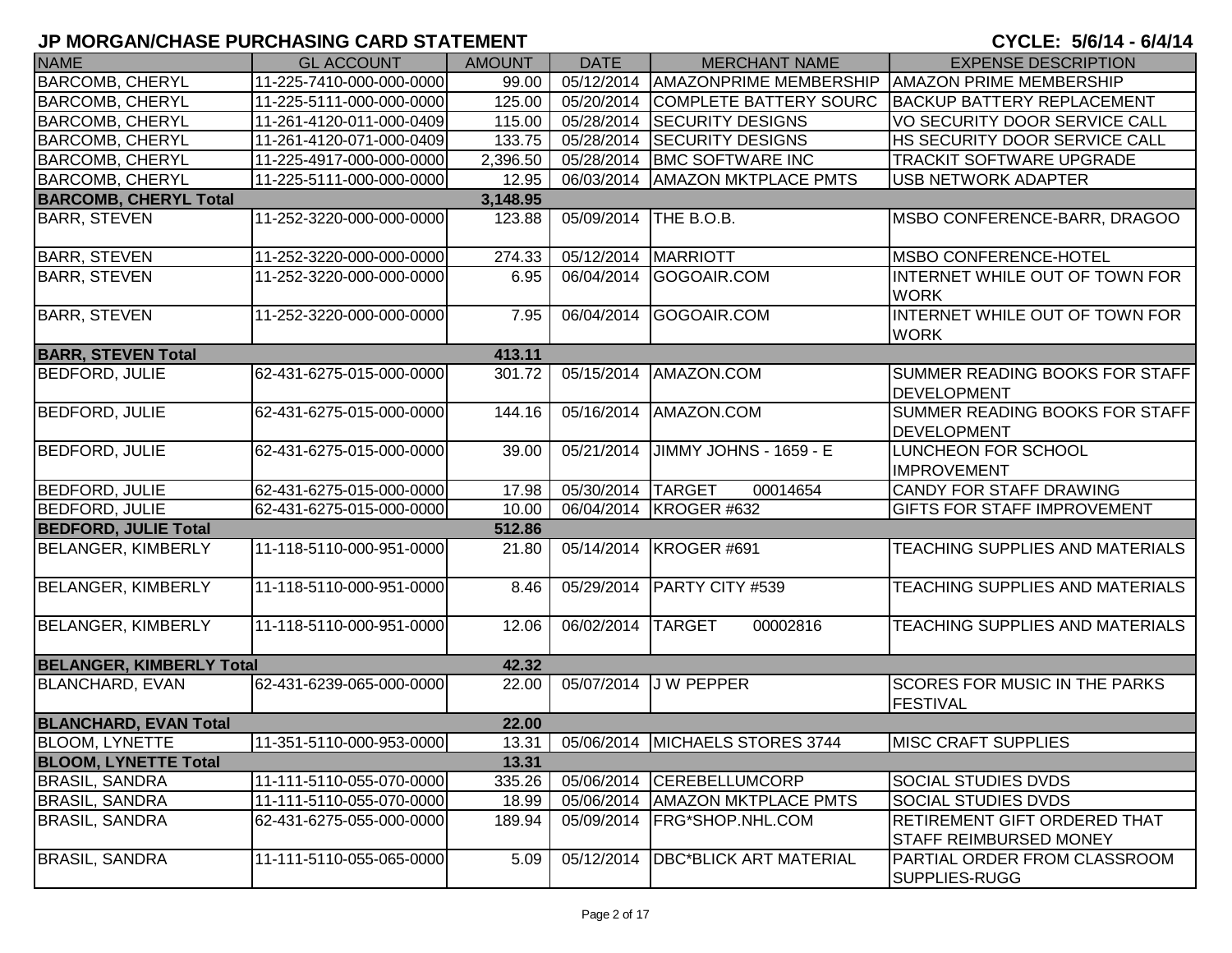| <b>NAME</b>                   | <b>GL ACCOUNT</b>        | <b>AMOUNT</b> | <b>DATE</b> | <b>MERCHANT NAME</b>                                    | <b>EXPENSE DESCRIPTION</b>                                     |
|-------------------------------|--------------------------|---------------|-------------|---------------------------------------------------------|----------------------------------------------------------------|
| <b>BRASIL, SANDRA</b>         | 11-111-5110-055-115-0000 | 358.45        |             | 05/13/2014 SCHOOL HEALTH CORP                           | <b>HEALTH ROOM PURCHASES</b>                                   |
| <b>BRASIL, SANDRA</b>         | 62-431-6275-055-000-0000 | 138.75        |             | 05/15/2014 BARNES&NOBLE*COM                             | <b>BOOKS FOR TURN AROUND PROGRAM</b>                           |
| <b>BRASIL, SANDRA</b>         | 11-241-5910-055-000-0000 | 69.57         |             | 05/15/2014   AMAZON MKTPLACE PMTS                       | <b>DISENFECTING WIPES</b>                                      |
| <b>BRASIL, SANDRA</b>         | 11-111-5110-055-115-0000 | 63.90         | 05/20/2014  | JONES SCHOOL SUPPLY                                     | <b>RIBBONS AND AWARDS</b>                                      |
| <b>BRASIL, SANDRA</b>         | 11-111-5110-055-010-0000 | 37.00         |             | 05/21/2014   PUBLISHERS DEVELOPMENT                     | <b>RENEWAL FOR ARTS AND ACTIVITIES</b><br><b>MAGAZINES</b>     |
| <b>BRASIL, SANDRA</b>         | 62-431-6219-055-000-0000 | 114.50        | 05/23/2014  | <b>AMAZON MKTPLACE PMTS</b>                             | <b>BOOKS FOR GUIDED READING</b><br><b>LIBRARY</b>              |
| <b>BRASIL, SANDRA</b>         | 11-111-5110-055-065-0000 | 79.65         |             | 05/30/2014 AMAZON.COM                                   | PARTIAL OF CALCULATORA ORDER                                   |
| <b>BRASIL, SANDRA</b>         | 11-111-5110-055-050-0000 | 364.00        |             | 05/30/2014 GCI* WOODWIND                                | <b>DRUMS FOR BAND</b>                                          |
| <b>BRASIL, SANDRA</b>         | 62-431-6214-055-000-0000 | 520.00        | 06/02/2014  | <b>WITTFITT LLC</b>                                     | <b>STOLLS FOR CLASSROOM THAT PTO</b><br><b>WILL REIMBURSE</b>  |
| <b>BRASIL, SANDRA</b>         | 62-431-6214-055-000-0000 | 520.00        |             | 06/02/2014 WITTFITT LLC                                 | STOOOLS FOR CLASSROOM THAT PTO<br><b>WILL REIMBURSE</b>        |
| <b>BRASIL, SANDRA</b>         | 11-111-5110-055-065-0000 | 398.25        |             | 06/02/2014 AMAZON.COM                                   | <b>REMAINING ORDER FROM PARTIAL</b><br><b>CALCULATOR ORDER</b> |
| <b>BRASIL, SANDRA</b>         | 11-111-5110-055-115-0000 | 251.84        |             | 06/03/2014 SSI*SCHOOL SPECIALTY                         | <b>CLASSROOM SUPPLIES</b>                                      |
| <b>BRASIL, SANDRA</b>         | 11-222-5310-055-000-0000 | 315.39        |             | 06/03/2014 SSI*SCHOOL SPECIALTY                         | <b>PAPER SUPPLY</b>                                            |
| <b>BRASIL, SANDRA</b>         | 62-431-6214-055-000-0000 | 133.13        |             | 06/04/2014 SSI*SCHOOL SPECIALTY                         | <b>REIMBURSE CLASSROOM EXPENSES</b><br>FOR LANA ZEBROWSKI FROM |
| <b>BRASIL, SANDRA Total</b>   |                          | 3,913.71      |             |                                                         |                                                                |
| <b>BRATNEY, BETHANY</b>       | 11-222-5310-071-000-0000 | 14.39         |             | 05/19/2014 NEXT CHAPTER BOOKSTORE NEW BOOKS FOR LIB.    |                                                                |
| <b>BRATNEY, BETHANY</b>       | 11-222-5990-071-000-0000 | 186.96        |             | 05/20/2014 NASCO MAIL ORDER                             | <b>NEW DVD SET</b>                                             |
| <b>BRATNEY, BETHANY</b>       | 11-222-5990-071-000-0000 | 8.07          | 05/21/2014  | USPS 25687001630406169                                  | <b>SHIPPING</b>                                                |
| <b>BRATNEY, BETHANY</b>       | 11-222-5310-071-000-0000 | 54.37         |             | 05/30/2014 NEXT CHAPTER BOOKSTORE NEW MATERIALS FOR LMC |                                                                |
| <b>BRATNEY, BETHANY</b>       | 62-431-6166-071-000-0000 | 56.44         | 06/02/2014  | COOKIES BY DESIGN #17                                   | <b>THANK YOU FOR NPL</b>                                       |
| <b>BRATNEY, BETHANY Total</b> |                          | 320.23        |             |                                                         |                                                                |
| <b>BRAUN, LISA</b>            | 11-112-5110-065-065-0000 | 47.01         |             | 06/03/2014 UNITEDSCOPE                                  | MICROSCOPE SLIDES; BIOLOGY<br><b>SELECTION FROM PLANTS AND</b> |
| <b>BRAUN, LISA</b>            | 11-112-5110-065-065-0000 | 25.21         |             | 06/03/2014   AMBIENT WEATHER                            | <b>WEATHER STATION FOR WEATHER</b><br>AND CLIMATE UNIT (BUT US |
| <b>BRAUN, LISA Total</b>      |                          | 72.22         |             |                                                         |                                                                |
| <b>BROWNE, TERESA</b>         | 62-431-6104-061-000-0000 | 54.20         |             | 05/07/2014 SAMSCLUB #6657                               | <b>BREAKFAST FOR KLAA CONFERENCE</b><br><b>MEETING</b>         |
| <b>BROWNE, TERESA</b>         | 62-431-6275-061-000-0000 | 9.99          |             | 05/08/2014 KROGER #526                                  | CAKE FOR ERIC CENTER AWARD<br><b>PRESENTATION</b>              |
| <b>BROWNE, TERESA</b>         | 62-431-6104-061-000-0000 | 108.43        | 05/09/2014  | <b>BENITOS PIZZA-NOVI</b>                               | LUNCH FOR KLAA CONFERENCE<br><b>MEETING</b>                    |
| <b>BROWNE, TERESA</b>         | 62-431-6117-061-000-0000 | 119.00        |             | 05/09/2014   DESIGNASIGN INC.                           | <b>VINYL BASEBALL BANNER</b>                                   |
| <b>BROWNE, TERESA</b>         | 11-293-7910-000-000-0000 | 55.99         |             | 05/14/2014 STAPLS7117756874000002                       | <b>OFFICE SUPPLIES</b>                                         |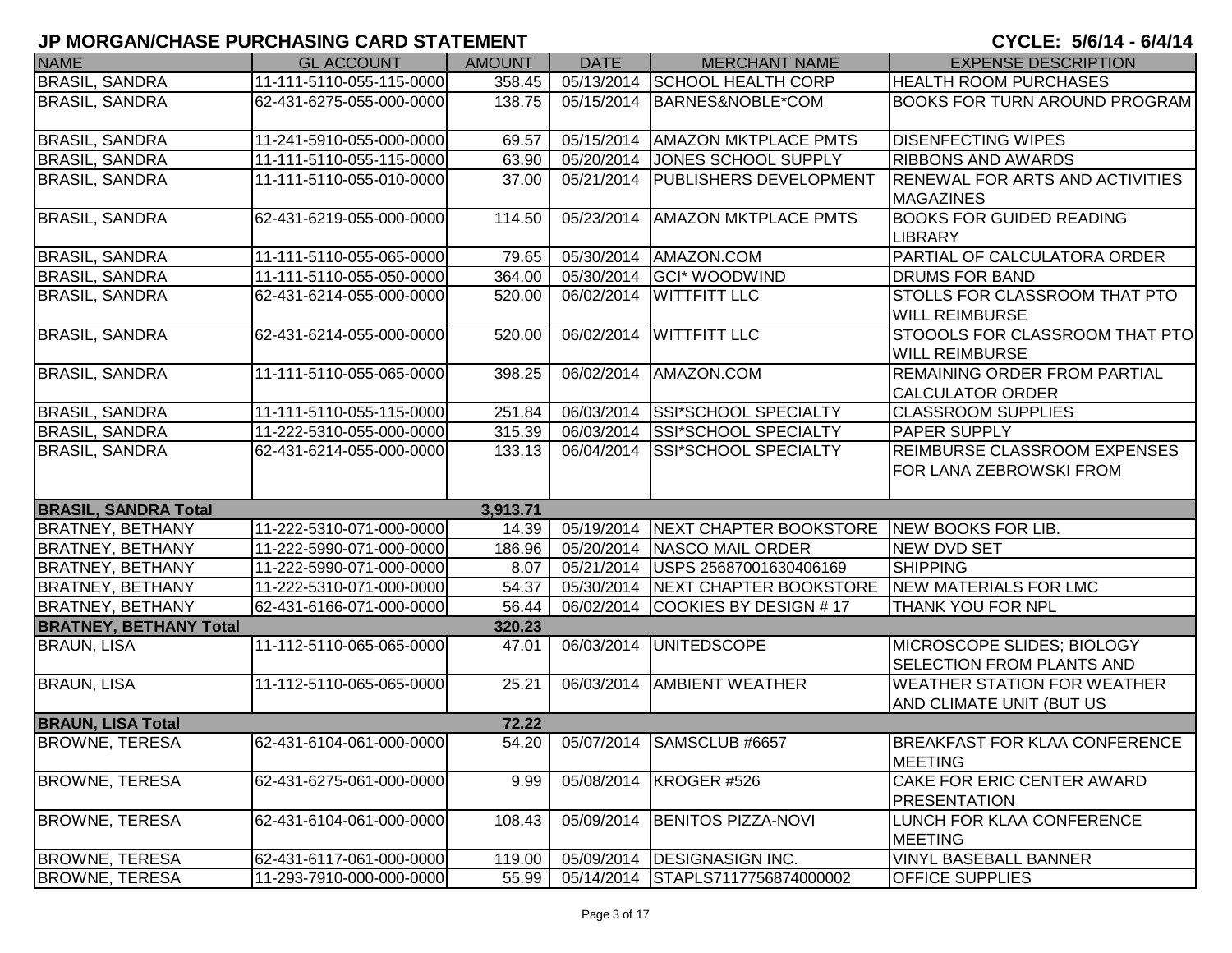| <b>NAME</b>                                    | <b>GL ACCOUNT</b>        | <b>AMOUNT</b> | <b>DATE</b> | <b>MERCHANT NAME</b>                            | <b>EXPENSE DESCRIPTION</b>           |
|------------------------------------------------|--------------------------|---------------|-------------|-------------------------------------------------|--------------------------------------|
| <b>BROWNE, TERESA</b>                          | 11-293-7910-000-000-0000 | 410.15        |             | 05/14/2014 STAPLS7117756874000001               | <b>OFFICE SUPPLIES</b>               |
| <b>BROWNE, TERESA</b>                          | 11-293-7910-000-000-0000 | 12.38         |             | 05/15/2014 KROGER #526                          | <b>OFFICE SUPPLIES</b>               |
| <b>BROWNE, TERESA</b>                          | 62-431-6104-061-000-0000 | 25.23         |             | 05/22/2014 BENITOS PIZZA-NOVI                   | <b>LUNCH W/TEAM SPORTS</b>           |
| <b>BROWNE, TERESA Total</b>                    |                          | 795.37        |             |                                                 |                                      |
| <b>BUNKER, JEFFREY</b>                         | 11-261-5993-000-000-0000 | 101.25        | 05/12/2014  | MARKS OUTDOOR POWER EQ GRNDS Z-MOWER REPAIR     |                                      |
| <b>BUNKER, JEFFREY</b>                         | 11-261-5993-000-000-0000 | 15.12         | 05/15/2014  | MARKS OUTDOOR POWER EQ GRNDS Z-MOWER REAPIR     |                                      |
| <b>BUNKER, JEFFREY</b>                         | 11-261-5993-012-000-0000 | 46.45         | 05/23/2014  | <b>ANGELO'S WHOLESALE</b>                       | OH NEIGHBOR YARD REPAIR              |
| <b>BUNKER, JEFFREY Total</b>                   |                          | 162.82        |             |                                                 |                                      |
| <b>BURKHARDT, LORETTA</b>                      | 62-431-6415-065-000-0000 | 134.90        | 05/08/2014  | NATIONAL PEN                                    | <b>LIGHTS FOR TECH</b>               |
| <b>BURKHARDT, LORETTA</b>                      | 62-431-6415-065-000-0000 | 42.12         |             | 05/12/2014   MEIJER INC #122<br>Q <sub>01</sub> | HAIR PRODUCTS FOR ACTORS             |
| <b>BURKHARDT, LORETTA Total</b>                |                          | 177.02        |             |                                                 |                                      |
| <b>BURNHAM, SUSAN</b>                          | 11-241-5910-011-000-0000 | 40.27         |             | 05/22/2014 DIRECT ADVANTAGE                     | <b>BACK TO SCHOOL FILE FOLDERS</b>   |
| <b>BURNHAM, SUSAN Total</b>                    |                          | 40.27         |             |                                                 |                                      |
| CANALES, BETH                                  | 11-113-5110-071-044-0000 | 37.81         |             | 05/14/2014   MEIJER INC #054<br>Q <sub>01</sub> | <b>BAKING LAB</b>                    |
| CANALES, BETH                                  | 11-113-5110-071-044-0000 | 49.38         |             | 05/19/2014 MEIJER INC #054<br>Q <sub>01</sub>   | MONKEY BREAD/BAKING                  |
| <b>CANALES, BETH Total</b>                     |                          | 87.19         |             |                                                 |                                      |
| CARTER, NICOLE                                 | 62-431-6770-071-000-0000 | 149.74        |             | 05/06/2014 SAMSCLUB #6657                       | <b>STAFF APPRECIATION BREAKFAST</b>  |
| CARTER, NICOLE                                 | 62-431-6770-071-000-0000 | 50.00         |             | 05/08/2014 TLF VANESSAS FLOWERS                 | <b>FLOWERS FOR H. MAGUIRE'S</b>      |
|                                                |                          |               |             |                                                 | PASSING OF IN-LAW                    |
| CARTER, NICOLE                                 | 62-431-6770-071-000-0000 | 10.97         | 05/08/2014  | MEIJER INC #054 Q01                             | <b>FRUIT BOWL FOR PARENT COUNCIL</b> |
|                                                |                          |               |             |                                                 | <b>MEETING</b>                       |
| CARTER, NICOLE                                 | 62-431-6770-071-000-0000 | 103.98        |             | 05/09/2014 DOMINO'S 1010                        | <b>FOCUS GROUP LUNCH</b>             |
| <b>CARTER, NICOLE</b>                          | 62-431-6770-071-000-0000 | 150.00        | 05/14/2014  | <b>TARGET</b><br>00008722                       | <b>GIFT CARDS FOR BUILDING SUBS</b>  |
| CARTER, NICOLE                                 | 62-431-6770-071-000-0000 | 7.98          |             | 05/14/2014   MEIJER INC #054<br>Q01             | <b>GOODIES FOR PARENT COUNCIL</b>    |
| CARTER, NICOLE                                 | 62-431-6770-071-000-0000 | 89.16         |             | 05/16/2014 DOMINO'S 1010                        | <b>FOCUS GROUP LUNCH</b>             |
| CARTER, NICOLE                                 | 62-431-6770-071-000-0000 | 6.49          |             | 05/21/2014 GFS MKTPLC #1985                     | <b>PARENT COUNCIL GOODIES</b>        |
| CARTER, NICOLE                                 | 62-431-6770-071-000-0000 | 11.97         | 05/22/2014  | <b>HILLERS MARKET</b>                           | CONTINUUM OF SPECIAL SERVICES        |
|                                                |                          |               |             |                                                 | <b>MODEL BREAKFAST</b>               |
| CARTER, NICOLE                                 | 62-431-6770-071-000-0000 | 105.00        | 05/22/2014  | <b>TARGET</b><br>00008722                       | CO OP GIFTS, ETC.                    |
| <b>CARTER, NICOLE</b>                          | 62-431-6770-071-000-0000 | 21.45         | 05/23/2014  | MEIJER INC #054 Q01                             | CONTINUUM OF SPECIAL SERVICES        |
|                                                |                          |               |             |                                                 | <b>MODEL MEETING</b>                 |
| <b>CARTER, NICOLE Total</b>                    |                          | 706.74        |             |                                                 |                                      |
| CHRISTOPOULOS, COURTN11-118-5110-000-951-0000  |                          | 10.00         | 05/23/2014  | DOLRTREE 2457 00024570                          | MATERIALS FOR END OF THE YEAR        |
| CHRISTOPOULOS, COURTN11-118-5110-000-951-0000  |                          | 25.99         | 05/26/2014  | <b>ORIENTAL TRADING CO</b>                      | <b>TEACHING MATERIALS</b>            |
| CHRISTOPOULOS, COURTN 11-118-5110-000-951-0000 |                          |               |             | 21.98   05/29/2014   JOANN FABRIC #0539         | <b>TEACHING MATERIALS</b>            |
| CHRISTOPOULOS, COURTN 11-118-5110-000-951-0000 |                          | 14.80         |             | 06/04/2014 JOANN FABRIC #0539                   | <b>TEACHER MATERIALS</b>             |
| <b>CHRISTOPOULOS, COURTNEY Total</b>           |                          | 72.77         |             |                                                 |                                      |
| CIANCIO, WANDA                                 | 11-225-4120-000-000-0000 | 253.50        |             | 05/30/2014   THE POD DROP OF NO                 | <b>IPAD REPAIRS</b>                  |
| <b>CIANCIO, WANDA Total</b>                    |                          | 253.50        |             |                                                 |                                      |
| CIANFERRA, LINDA                               | 11-131-5110-000-000-6710 | 22.24         | 05/19/2014  | <b>OFFICE MAX</b>                               | <b>OFFICE SUPPLIES</b>               |
| <b>CIANFERRA, LINDA</b>                        | 11-131-5110-000-000-6710 | 98.71         | 05/29/2014  | STAPLS7118481606000001                          | <b>OFFICE SUPPLIIES</b>              |
| CIANFERRA, LINDA                               | 11-131-5110-000-000-6710 | 2.62          |             | 05/30/2014 STAPLS7118481606002001               | <b>OFFICE SUPPLIES</b>               |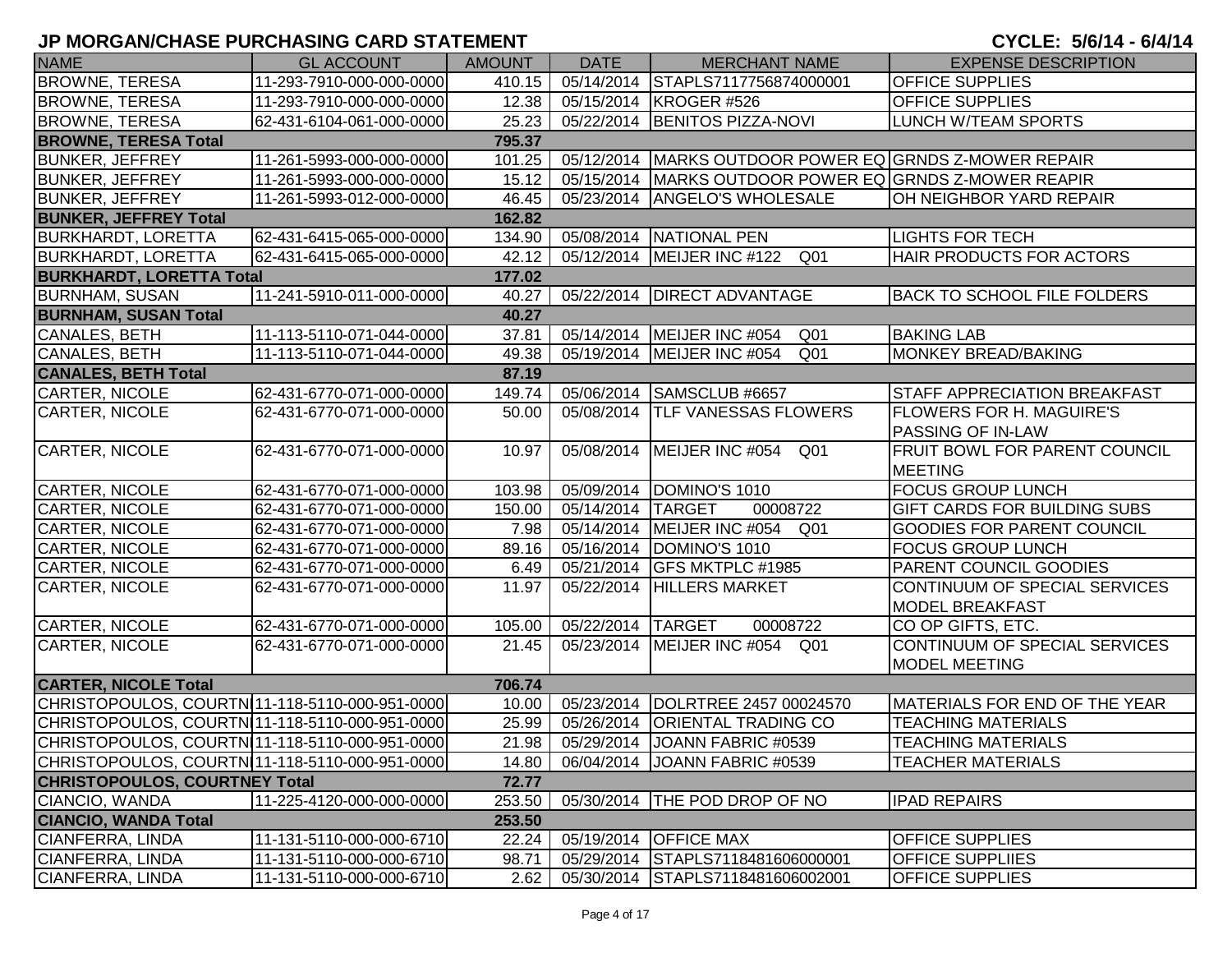| <b>NAME</b>                    | <b>GL ACCOUNT</b>        | <b>AMOUNT</b> | <b>DATE</b> | <b>MERCHANT NAME</b>                | <b>EXPENSE DESCRIPTION</b>                           |
|--------------------------------|--------------------------|---------------|-------------|-------------------------------------|------------------------------------------------------|
| <b>CIANFERRA, LINDA</b>        | 11-131-5110-000-000-6710 | (2.62)        |             | 05/30/2014 STAPLS7118481606001001   | <b>OFFICE SUPPLIES</b>                               |
| CIANFERRA, LINDA               | 11-131-5110-000-000-6710 | 9.67          |             | 05/30/2014 STAPLS7118481606000002   | <b>OFFICE SUPPLIES</b>                               |
| <b>CIANFERRA, LINDA Total</b>  |                          | 130.62        |             |                                     |                                                      |
| <b>CLARK, KIM</b>              | 62-431-6217-055-000-0000 | 12.58         | 05/08/2014  | AMAZON.COM                          | <b>BOOKS FOR MEDIA CENTER</b>                        |
| CLARK, KIM                     | 62-431-6217-055-000-0000 | 10.78         |             | 05/08/2014   AMAZON.COM             | <b>BOOKS FOR MEDIA CENTER</b>                        |
| <b>CLARK, KIM</b>              | 62-431-6217-055-000-0000 | 27.18         |             | 05/09/2014   AMAZON.COM             | <b>BOOKS FOR MEDIA CENTERS</b>                       |
| CLARK, KIM                     | 62-431-6217-055-000-0000 | 12.58         |             | 05/09/2014   AMAZON.COM             | <b>BOOKS FOR MEDIA CENTERS</b>                       |
| <b>CLARK, KIM</b>              | 62-431-6217-055-000-0000 | 401.83        |             | 05/12/2014   DEMCO INC              | <b>BOOKS FOR MEDIA CENTERS</b>                       |
| <b>CLARK, KIM</b>              | 62-431-6217-055-000-0000 | 325.40        | 05/13/2014  | <b>SCHOLASTIC BOOK FAIRS</b>        | <b>BOOKS FOR MEDIA CENTERS</b>                       |
| <b>CLARK, KIM</b>              | 62-431-6217-055-000-0000 | 12.08         | 05/21/2014  | AMAZON.COM                          | <b>BOOKS FOR MEDIA CENTER</b>                        |
| <b>CLARK, KIM</b>              | 62-431-6217-055-000-0000 | 15.64         | 05/22/2014  | AMAZON.COM                          | <b>BOOKS FOR MEDIA CENTER</b>                        |
| CLARK, KIM                     | 62-431-6217-055-000-0000 | 12.32         | 05/23/2014  | AMAZON.COM                          | <b>BOOKS FOR MEDIA CENTERS</b>                       |
| CLARK, KIM                     | 62-431-6217-055-000-0000 | 17.98         | 05/29/2014  | AMAZON.COM                          | <b>BOOKS FOR MEDIA CENTERS</b>                       |
| <b>CLARK, KIM</b>              | 62-431-6217-055-000-0000 | 53.88         | 05/30/2014  | AMAZON.COM                          | <b>BOOKS FOR MEDIA CENTERS</b>                       |
| <b>CLARK, KIM</b>              | 62-431-6217-055-000-0000 | 64.54         | 06/04/2014  | AMAZON.COM                          | <b>BOOKS FOR MEDIA CENTER</b>                        |
| <b>CLARK, KIM</b>              | 62-431-6217-055-000-0000 | 75.16         | 06/04/2014  | AMAZON.COM                          | <b>BOOKS FOR MEDIA CENTERS</b>                       |
| <b>CLARK, KIM</b>              | 62-431-6217-055-000-0000 | 120.78        | 06/04/2014  | AMAZON.COM                          | <b>BOOKS FOR MEDIA CETNERS</b>                       |
| <b>CLARK, KIM Total</b>        |                          | 1,162.73      |             |                                     |                                                      |
| <b>COOLMAN, ROBERT</b>         | 11-261-5992-000-000-0000 | 503.00        |             | 05/08/2014 CONSERVA ELECTRIC SUPP   | <b>MTCE STOCK BALLAST</b>                            |
| <b>COOLMAN, ROBERT</b>         | 11-261-5992-000-000-0000 | 120.00        | 05/09/2014  | CONSERVA ELECTRIC SUPP              | <b>IMTCE STOCK EXIT SIGNS</b>                        |
| <b>COOLMAN, ROBERT</b>         | 11-261-5992-000-000-0000 | 899.10        | 05/12/2014  | CONSERVA ELECTRIC SUPP              | <b>MTCE STOCK EM INSERTS</b>                         |
| <b>COOLMAN, ROBERT</b>         | 11-261-5992-000-000-0000 | 603.76        | 05/15/2014  | <b>MADISON ELECTRIC COMPA</b>       | <b>MTCE STOCK LAMPS, RCPT</b>                        |
| <b>COOLMAN, ROBERT</b>         | 11-261-5992-000-000-0000 | 96.84         | 05/16/2014  | <b>CONSERVA ELECTRIC SUPP</b>       | <b>HS ELEVATOR LAMPS</b>                             |
| <b>COOLMAN, ROBERT</b>         | 11-261-5992-000-000-0000 | 41.97         |             | 05/19/2014   THE HOME DEPOT 2737    | HS KILN EXHAUST DUCT REPAIR                          |
| <b>COOLMAN, ROBERT</b>         | 11-261-5992-000-000-0000 | 167.34        | 05/19/2014  | <b>EVEN HEAT KILN</b>               | <b>HS KILN</b>                                       |
| <b>COOLMAN, ROBERT</b>         | 11-261-5992-000-000-0000 | 510.00        | 05/20/2014  | CONSERVA ELECTRIC SUPP              | <b>MTCE STOCK T8 BULBS</b>                           |
| <b>COOLMAN, ROBERT</b>         | 11-261-5992-000-000-0000 | 55.84         | 05/20/2014  | <b>CONSERVA ELECTRIC SUPP</b>       | <b>IMTCE STOCK REPLACEMENT LENS</b>                  |
| <b>COOLMAN, ROBERT</b>         | 11-261-5992-000-000-0000 | 28.26         | 05/21/2014  | THE HOME DEPOT 2737                 | <b>MTCE BUS WASH ELECTRICAL BOX</b><br><b>REPAIR</b> |
| <b>COOLMAN, ROBERT</b>         | 11-261-5992-000-000-0000 | 80.73         |             | 05/22/2014   MADISON ELECTRIC COMPA | <b>MTCE STOCK SWITCHES, TOOLS</b>                    |
| COOLMAN, ROBERT                | 11-261-5992-071-000-0000 | 10.88         |             | 05/29/2014 THE HOME DEPOT 2737      | <b>HS HARDBALL DUGOUT</b>                            |
| <b>COOLMAN, ROBERT Total</b>   |                          | 3,117.72      |             |                                     |                                                      |
| <b>DEMONACO, KATHRYN</b>       | 62-431-6256-065-000-0000 | 47.79         |             | 05/14/2014 WAL-MART #2700           | <b>LIFE-SKILLS LESSON</b>                            |
| <b>DEMONACO, KATHRYN Total</b> |                          | 47.79         |             |                                     |                                                      |
| <b>DIATIKAR, CHRISTINE</b>     | 11-252-5910-000-000-0000 | 34.58         |             | 05/08/2014 STAPLS7117573080000001   | <b>OFFICE SUPPLIES</b>                               |
| DIATIKAR, CHRISTINE            | 11-252-5910-000-000-0000 | 5.70          |             | 05/09/2014 STAPLS7117646026000002   | <b>OFFICE SUPPLIES</b>                               |
| <b>DIATIKAR, CHRISTINE</b>     | 11-252-5910-000-000-0000 | 24.60         |             | 05/09/2014 STAPLS7117646026000001   | <b>OFFICE SUPPLIES</b>                               |
| <b>DIATIKAR, CHRISTINE</b>     | 62-431-6184-061-000-0000 | 56.00         |             | 05/12/2014  TEAM SPORTS             | PO 26166, SOFTBALL SUPPLIES                          |
| <b>DIATIKAR, CHRISTINE</b>     | 62-431-6103-061-000-0000 | 2,400.00      |             | 05/12/2014   TEAM SPORTS            | PO 26221, LAX WARM UPS                               |
| <b>DIATIKAR, CHRISTINE</b>     | 62-431-6103-061-000-0000 | 1,724.00      | 05/12/2014  | <b>TEAM SPORTS</b>                  | PO 26279, SOFTBALL APPAREL                           |
| DIATIKAR, CHRISTINE            | 11-293-5997-000-000-0000 | 6,999.00      |             | 05/12/2014   TEAM SPORTS            | PO 26353, VARIOUS                                    |
| <b>DIATIKAR, CHRISTINE</b>     | 11-293-4120-000-000-0000 | 5,344.00      |             | 05/12/2014  TEAM SPORTS             | PO 26354, HELMETS & NET                              |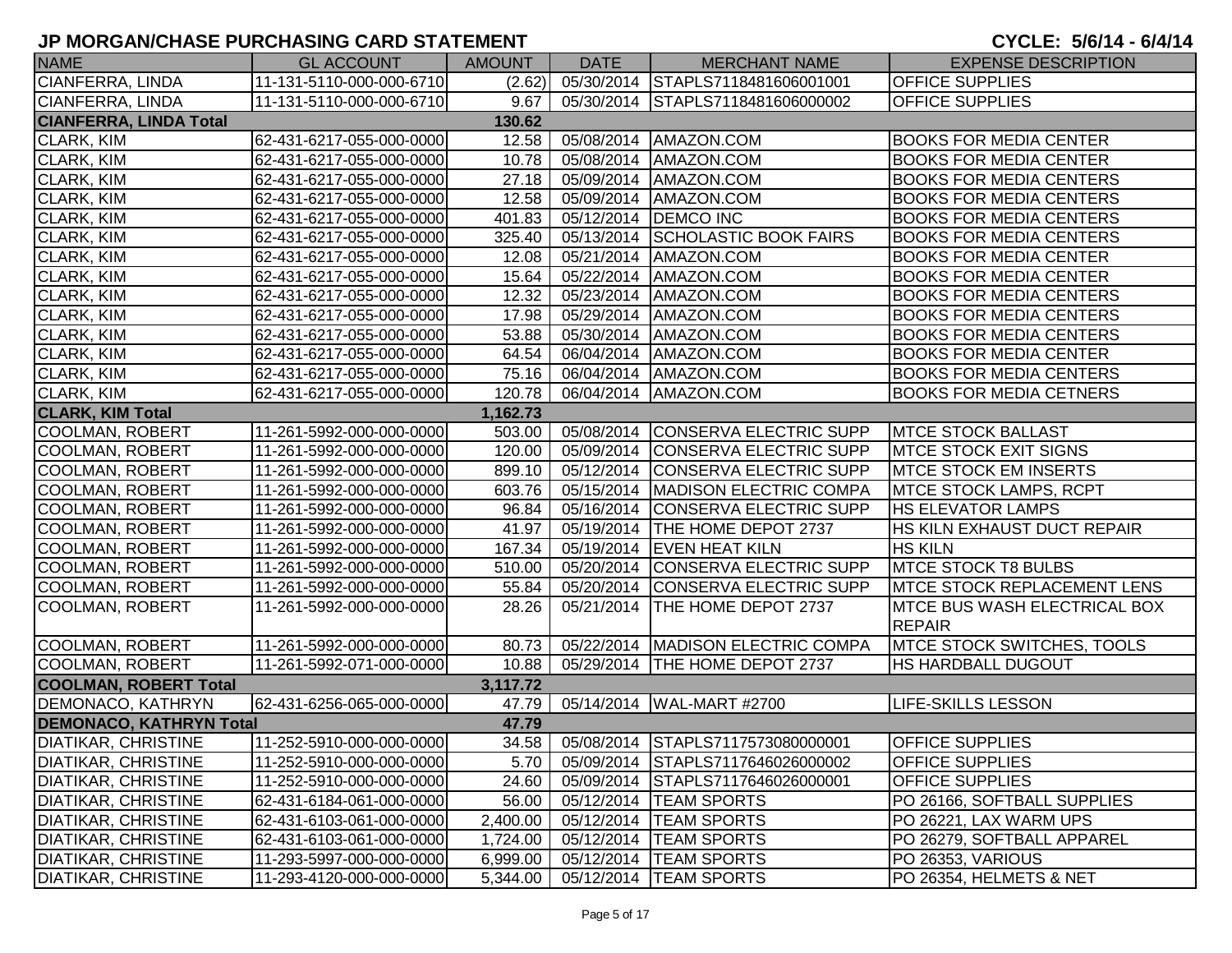# **JP MORGAN/CHASE PURCHASING CARD STATEMENT**

CYCLE: 5/6/14 - 6/4/14

| <b>NAME</b>                      | <b>GL ACCOUNT</b>        | <b>AMOUNT</b>         | <b>DATE</b>      | <b>MERCHANT NAME</b>                | <b>EXPENSE DESCRIPTION</b>        |
|----------------------------------|--------------------------|-----------------------|------------------|-------------------------------------|-----------------------------------|
| <b>DIATIKAR, CHRISTINE</b>       | 62-431-6176-071-000-0000 | 50.00                 |                  | 05/14/2014   DUNCAN DISPOSAL SYSTEM | PO 23838                          |
| <b>DIATIKAR, CHRISTINE</b>       | 11-111-5110-055-050-0000 | 15.00                 |                  | 05/14/2014   DUNCAN DISPOSAL SYSTEM | PO 26368                          |
| <b>DIATIKAR, CHRISTINE</b>       | 11-293-4910-000-000-0000 | 3,054.55              |                  | 05/14/2014   PLYMOUTH NOVI 155      | PO 24225, 3/14                    |
| <b>DIATIKAR, CHRISTINE</b>       | 11-127-5110-071-015-3440 | 1,009.94              |                  | 05/15/2014   MHE*MCGRAW-HILL ECOMM  | PO 26115, MARKETING ESSEN         |
|                                  |                          |                       |                  |                                     | <b>MATHMATICS</b>                 |
| <b>DIATIKAR, CHRISTINE</b>       | 62-431-6184-061-000-0000 | 832.00                |                  | 05/15/2014 SERVICE SPORTS INC       | PO 26174, SOFTBALL SUPPLIES       |
| <b>DIATIKAR, CHRISTINE</b>       | 62-431-6103-061-000-0000 | 2,136.00              |                  | 05/15/2014 SERVICE SPORTS INC       | PO 26347, BASEBALL SUPPLIES       |
| <b>DIATIKAR, CHRISTINE</b>       | 62-431-6117-061-000-0000 | 7,662.25              |                  | 05/15/2014 SERVICE SPORTS INC       | PO 26352, BASEBALL SUPPLIES       |
| <b>DIATIKAR, CHRISTINE</b>       | 11-271-5710-000-000-0000 | 23,836.13             |                  | 05/16/2014 CORRIGAN OIL #2 - BRI    | PO 24421, 7500 GAL DIESEL 4/29/14 |
| <b>DIATIKAR, CHRISTINE</b>       | 11-293-4910-000-000-0000 | 3,317.05              |                  | 05/20/2014   PLYMOUTH NOVI 155      | PO 24225, 4/14                    |
| <b>DIATIKAR, CHRISTINE</b>       | 62-431-6184-061-000-0000 | 127.85                |                  | 05/21/2014   TEAM SPORTS            | PO 26405, SOFTBALL APPAREL        |
| DIATIKAR, CHRISTINE              | 62-431-6112-071-000-0000 | 300.00                |                  | 05/21/2014   TEAM SPORTS            | PO 26425, MERCHANDISE             |
| <b>DIATIKAR, CHRISTINE</b>       | 62-431-6122-071-000-0000 | 183.86                |                  | 05/21/2014 CENTURY RESOURCES        | PO 26399, FUNDRAISER              |
| <b>DIATIKAR, CHRISTINE</b>       | 11-271-5710-000-000-0000 | 498.08                |                  | 05/21/2014 CORRIGAN OIL #2 - BRI    | <b>SUPPLIES</b>                   |
| <b>DIATIKAR, CHRISTINE</b>       | 11-252-7910-000-000-0000 | 32.97                 |                  | 05/21/2014 JETS PIZZA #46           | NEGOTIATION MEETING               |
| <b>DIATIKAR, CHRISTINE</b>       | 12-192-9192-000-000-0000 | 2,863.00              | 05/22/2014       | <b>LYRIS TECHNOLOGIES INC</b>       | SUPPORT RENEWAL 2014/15           |
|                                  |                          |                       |                  |                                     | (PREPAID)                         |
| <b>DIATIKAR, CHRISTINE</b>       | 11-225-4905-000-000-0000 | 2,004.10              |                  | 05/22/2014 LYRIS TECHNOLOGIES INC   | SUPPORT RENEWAL 2013/14           |
| <b>DIATIKAR, CHRISTINE</b>       | 62-431-6239-065-000-0000 | (258.00)              |                  | 05/22/2014 MUSIC IN THE PARKS       | <b>CEDAR POINT REFUND</b>         |
| <b>DIATIKAR, CHRISTINE</b>       | 62-431-6238-065-000-0000 | (258.00)              |                  | 05/22/2014 MUSIC IN THE PARKS       | <b>CEDAR POINT REFUND</b>         |
| <b>DIATIKAR, CHRISTINE</b>       | 11-222-4910-000-411-0000 | 3,424.12              |                  | 05/28/2014   FOLLETT SCHOOL SOLUTIO | PO 25916, DESTINY RENEWAL         |
| <b>DIATIKAR, CHRISTINE</b>       | 11-225-4905-000-000-0000 | 6,132.12              |                  | 05/28/2014   FOLLETT SCHOOL SOLUTIO | PO 25916, DESTINY RENEWAL         |
| <b>DIATIKAR, CHRISTINE</b>       | 62-431-6186-071-000-0000 | $\overline{2,}500.00$ |                  | 06/02/2014 SUBURBAN SHOWPLACE       | PO 26407, 2015 PROM DEPOSIT       |
| <b>DIATIKAR, CHRISTINE</b>       | 62-431-6103-061-000-0000 | 3,331.00              |                  | 06/02/2014 SERVICE SPORTS INC       | PO 26531, SUPPLIES                |
| <b>DIATIKAR, CHRISTINE</b>       | 62-431-6103-061-000-0000 | 780.00                |                  | 06/04/2014   TEAM SPORTS            | PO 26533-SB HELMETS               |
| <b>DIATIKAR, CHRISTINE</b>       | 11-293-5998-000-000-0000 | 710.00                |                  | 06/04/2014   TEAM SPORTS            | PO 26525-LACROSSE BALLS/NET       |
| <b>DIATIKAR, CHRISTINE</b>       | 11-252-7910-000-000-0000 | 29.72                 |                  | 06/04/2014 JETS PIZZA #46           | <b>NEGOTIATION LUNCH</b>          |
| <b>DIATIKAR, CHRISTINE Total</b> |                          | 80,901.62             |                  |                                     |                                   |
| DIGLIO, CAROL                    | 11-283-3220-000-000-0000 | 37.80                 |                  | 05/15/2014   FOOD DANCE CAFE, I     | <b>DINNER FOR CONFERENCE</b>      |
| DIGLIO, CAROL                    | 11-283-3220-000-000-0000 | 150.15                |                  | 05/16/2014 RADISSON                 | LODGING FOR CONFERENCE            |
| DIGLIO, CAROL                    | 11-283-3220-000-000-0000 | 158.73                |                  | 05/16/2014 RADISSON                 | LODGING FOR CONFERENCE            |
| <b>DIGLIO, CAROL</b>             | 11-283-7910-000-000-0000 | 16.08                 |                  | 05/29/2014   PANERA BREAD #667      | <b>MEETING LUNCHEON</b>           |
| <b>DIGLIO, CAROL</b>             | 11-283-3220-000-000-0000 | 243.00                | 05/29/2014 DELTA |                                     | <b>TRAVEL FOR CONFERENCE</b>      |
| <b>DIGLIO, CAROL Total</b>       |                          | 605.76                |                  |                                     |                                   |
| <b>DIXON, KAREN</b>              | 21-297-5640-071-000-0000 | 154.20                |                  | 05/29/2014 MIDWEST FOOD EQUIP       | <b>SPECIAL COMBITHERM OVEN</b>    |
|                                  |                          |                       |                  |                                     | <b>CLEANER FOR HS</b>             |
| <b>DIXON, KAREN Total</b>        |                          | 154.20                |                  |                                     |                                   |
| <b>DRAGOO, MICHAEL</b>           | 11-261-3220-000-000-0000 | 492.72                | 05/12/2014       | <b>AMWAY GRAND PLAZA HOTE</b>       | <b>IMSBO CONFERENCE</b>           |
| DRAGOO, MICHAEL                  | 11-261-5992-013-000-0000 | 156.93                |                  | 05/19/2014   FRESHWATER EFILTER     | <b>NW COOLING TOWER FILTERS</b>   |
| DRAGOO, MICHAEL                  | 41-261-4110-005-000-4449 | 12,215.00             | 05/21/2014       | <b>DE-CAL INC</b>                   | MTCE UNIT HEATER REPLACEMENT -    |
|                                  |                          |                       |                  |                                     | <b>SINKING FUND</b>               |
| DRAGOO, MICHAEL                  | 11-261-5993-000-000-0000 | 215.00                |                  | 05/21/2014   KELLEY & SONS TRAILERS | <b>GRNDS LANDSCAPE TRAILER</b>    |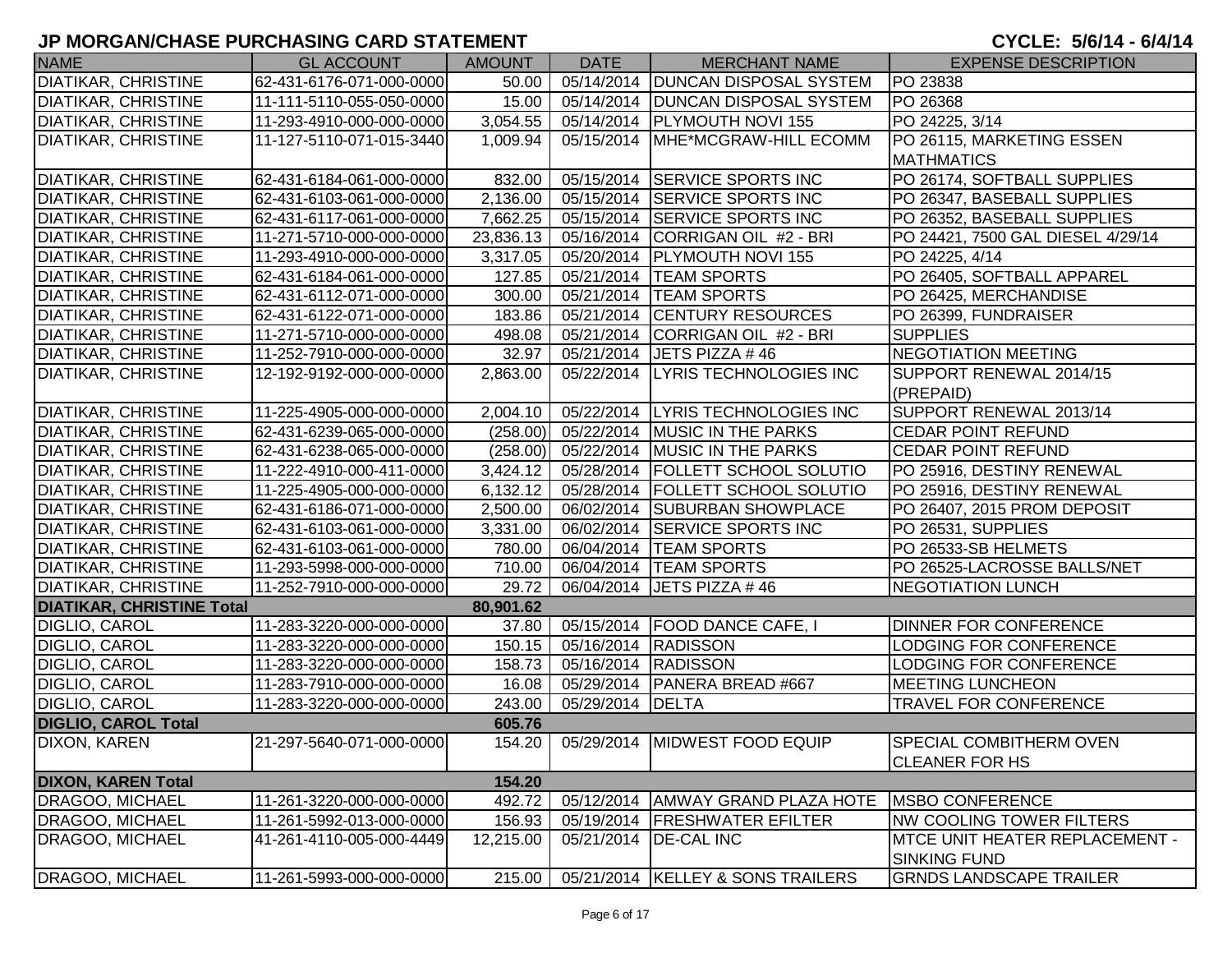| <b>NAME</b>                   | <b>GL ACCOUNT</b>        | <b>AMOUNT</b> | <b>DATE</b>       | <b>MERCHANT NAME</b>               | <b>EXPENSE DESCRIPTION</b>                                                |
|-------------------------------|--------------------------|---------------|-------------------|------------------------------------|---------------------------------------------------------------------------|
| DRAGOO, MICHAEL               | 11-261-4910-015-000-0000 | 495.00        |                   | 05/21/2014 B&B WILDLIFE REMOVAL I  | DF ANIMAL CONTROL                                                         |
| <b>DRAGOO, MICHAEL</b>        | 11-261-5992-060-000-0000 | 102.96        | 05/29/2014        | <b>WW GRAINGER</b>                 | <b>ITC FILTERS</b>                                                        |
| <b>DRAGOO, MICHAEL</b>        | 11-261-5992-005-000-0000 | 30.00         |                   | 05/29/2014 REDFORD LOCK COMPANY I  | <b>MTCE KEYS</b>                                                          |
| <b>DRAGOO, MICHAEL</b>        | 11-261-4910-060-000-0000 | 32.00         |                   | 05/29/2014  REDFORD LOCK COMPANY I | <b>ITC TECH CART KEYS</b>                                                 |
| DRAGOO, MICHAEL               | 11-261-4910-055-000-0000 | 179.00        | 05/30/2014        | <b>B&amp;B WILDLIFE REMOVAL I</b>  | <b>NM5 ANIMAL CONTROL</b>                                                 |
| DRAGOO, MICHAEL               | 11-261-4910-015-000-0000 | 337.00        | 05/30/2014        | <b>B&amp;B WILDLIFE REMOVAL I</b>  | DF ANIMAL CONTROL                                                         |
| DRAGOO, MICHAEL               | 11-261-4910-014-000-0000 | 316.00        | 06/02/2014        | <b>B&amp;B WILDLIFE REMOVAL I</b>  | <b>PV ANIMAL CONTROL</b>                                                  |
| DRAGOO, MICHAEL               | 11-261-4910-015-000-0000 | 237.00        | 06/02/2014        | <b>B&amp;B WILDLIFE REMOVAL I</b>  | DF ANIMAL CONTROL                                                         |
| DRAGOO, MICHAEL               | 11-261-4910-014-000-0000 | 337.00        | 06/02/2014        | <b>B&amp;B WILDLIFE REMOVAL I</b>  | PV ANIMAL CONTROL                                                         |
| <b>DRAGOO, MICHAEL Total</b>  |                          | 15,145.61     |                   |                                    |                                                                           |
| <b>EASON, CHRISTINE</b>       | 11-351-5110-000-953-0000 | 11.00         | 05/09/2014        | DOLRTREE 3858 00038588             | CARE CRAFT/ACTIVITY SUPPLIES                                              |
| <b>EASON, CHRISTINE</b>       | 11-351-5110-000-953-0000 | 8.80          |                   | 05/09/2014 ACO-HARDWARE #0004      | <b>CRAFT/ACTIVITY SUPPLIES</b>                                            |
| <b>EASON, CHRISTINE Total</b> |                          | 19.80         |                   |                                    |                                                                           |
| <b>FALLONE, MARIA</b>         | 62-431-6275-014-000-0000 | 60.00         | 05/28/2014        | PANERA BREAD #667                  | <b>GIFT CARDS TO THANK THE LUNCH</b><br><b>STAFF AND VOLUNTEERS</b>       |
| <b>FALLONE, MARIA</b>         | 62-431-6275-014-000-0000 | 245.19        | 05/30/2014        | <b>DBC*BLICK ART MATERIAL</b>      | <b>BLICK ART MATERIALS FOR 4TH</b><br><b>PROJECT</b>                      |
| <b>FALLONE, MARIA</b>         | 62-431-6275-014-000-0000 | 997.58        | 06/02/2014        | <b>FOLLETT SCHOOL SOLUTIO</b>      | LIBRARY BOOKS PURCHASED WITH<br><b>DONATION FUNDS</b>                     |
| <b>FALLONE, MARIA Total</b>   |                          | 1,302.77      |                   |                                    |                                                                           |
| <b>FULAR, JAMES</b>           | 11-261-5993-000-000-0000 | 58.95         |                   |                                    | 05/07/2014 MARKS OUTDOOR POWER EQ GRNDS Z-MOWER REPAIR PARTS              |
| <b>FULAR, JAMES</b>           | 11-261-5993-000-000-0000 | 39.48         |                   | 05/08/2014 J THOMAS DISTRIBUTORS   | <b>GRNDS Z-MOWER PARTS</b>                                                |
| <b>FULAR, JAMES</b>           | 11-261-5993-000-000-0000 | 118.68        | 05/09/2014        | <b>RESIDEX, LLC</b>                | <b>GRNDS GRASS SEED &amp; MULCH FOR</b><br><b>SNOW PLOW DAMAGE REPAIR</b> |
| FULAR, JAMES                  | 11-261-5993-000-000-0000 | 28.71         |                   |                                    | 05/12/2014   MARKS OUTDOOR POWER EQ GRNDS Z-MOWER REPAIR PARTS            |
| <b>FULAR, JAMES</b>           | 11-261-5710-000-000-0000 | 15.05         |                   | 05/13/2014 SPEEDWAY 02203 5 M      | MTCE GAS FOR V-10 DUMP                                                    |
| <b>FULAR, JAMES</b>           | 11-261-5993-000-000-0000 | 25.20         |                   |                                    | 05/15/2014   MARKS OUTDOOR POWER EQ GRNDS Z-MOWER #2 HYDRO-BELT           |
| <b>FULAR, JAMES Total</b>     |                          | 286.07        |                   |                                    |                                                                           |
| <b>FURLOW, SETH</b>           | 62-431-6622-071-000-0000 | 1,496.51      |                   | 05/07/2014 VERNIER SOFTWARE & TEC  | NEF ANNUAL GRANT                                                          |
| <b>FURLOW, SETH Total</b>     |                          | 1,496.51      |                   |                                    |                                                                           |
| GASIDLO, MEGAN                | 11-112-5110-065-065-0000 | 218.53        | 05/28/2014        | <b>STAPLES</b><br>00115659         | <b>SUPPLIES FOR 7TH GRADE SCIENCE</b><br><b>LABS</b>                      |
| <b>GASIDLO, MEGAN Total</b>   |                          | 218.53        |                   |                                    |                                                                           |
| <b>GILMORE, MEGAN</b>         | 11-118-5990-000-951-0000 | 24.18         |                   | 05/19/2014   MICHAELS STORES 3744  | <b>TEACHING SUPPLIES</b>                                                  |
| GILMORE, MEGAN                | 11-118-5990-000-951-0000 | 32.64         |                   | 05/22/2014   MICHAELS STORES 2071  | <b>TEACHING SUPPLIES</b>                                                  |
| <b>GILMORE, MEGAN</b>         | 11-118-5990-000-951-0000 | 16.14         | 05/22/2014 TARGET | 00008961                           | <b>TEACHING SUPPLIES</b>                                                  |
| <b>GILMORE, MEGAN</b>         | 11-118-5990-000-951-0000 | 22.25         |                   | 05/26/2014 SCHOLASTIC INC. KEY 6   | <b>TEACHING SUPPLIES</b>                                                  |
| <b>GILMORE, MEGAN</b>         | 11-118-5990-000-951-0000 | 17.94         |                   | 05/26/2014   IKEA CANTON           | <b>TEACHING SUPPLIES</b>                                                  |
| <b>GILMORE, MEGAN Total</b>   |                          | 113.15        |                   |                                    |                                                                           |
| <b>GIRARDOT, SCOTT</b>        | 11-261-5992-071-000-0000 | 1,141.78      | 05/12/2014        | <b>THE TRANE COMPANY</b>           | HS AHU-M1 REPAIR PARTS                                                    |
| <b>GIRARDOT, SCOTT</b>        | 11-261-5992-000-000-0000 | 543.11        | 05/16/2014        | <b>COCHRANE SUPPLY AND EN</b>      | <b>IMTCE STOCK DAMP. ROTARY, VAC</b>                                      |
| <b>GIRARDOT, SCOTT</b>        | 11-261-5992-000-000-0000 | 586.50        |                   | 05/19/2014 THE TRANE COMPANY       | <b>IMTCE STOCK MOTOR, TIMER, FAN</b>                                      |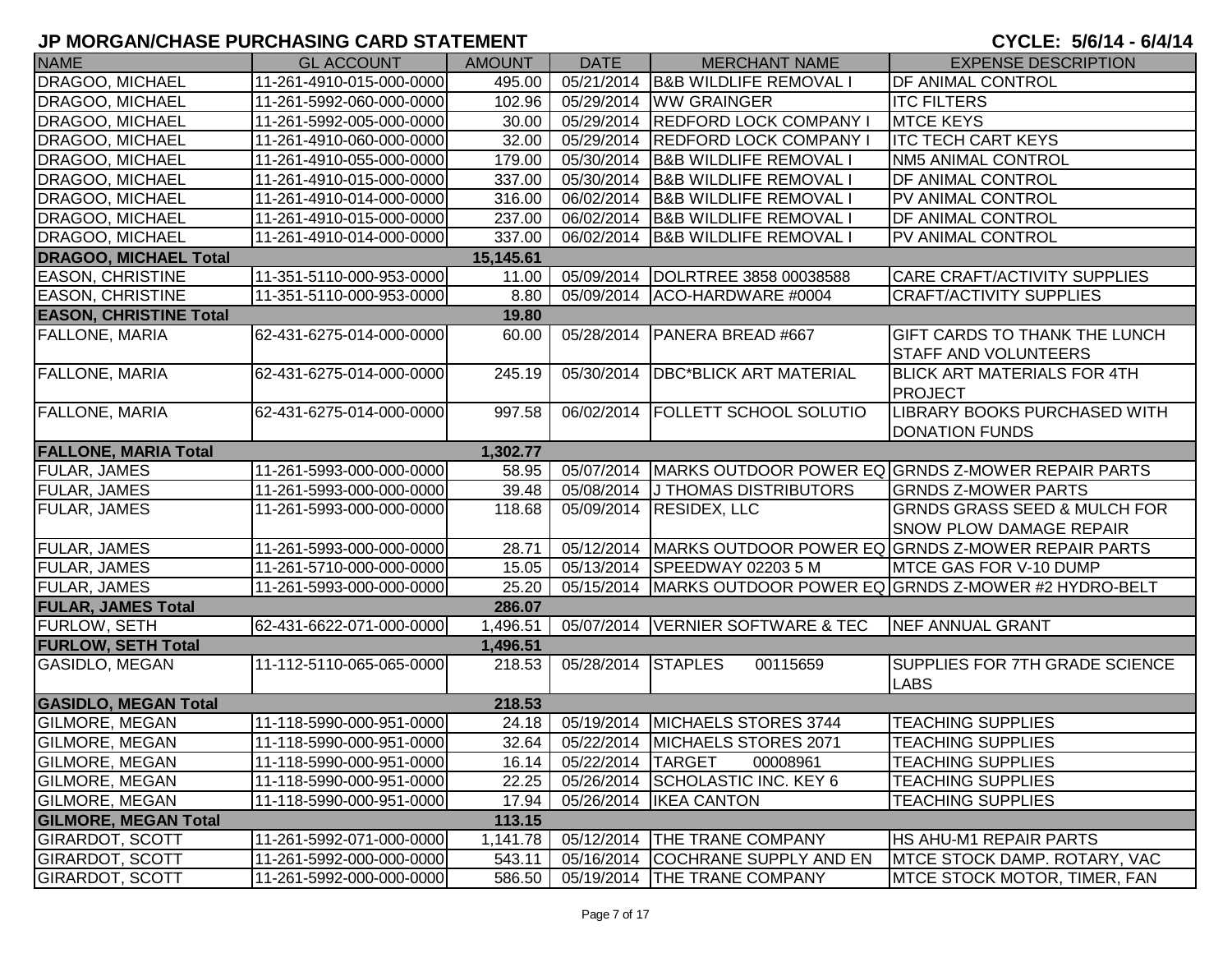| <b>NAME</b>                                     | <b>GL ACCOUNT</b>        | <b>AMOUNT</b> | <b>DATE</b>          | <b>MERCHANT NAME</b>                           | <b>EXPENSE DESCRIPTION</b>              |
|-------------------------------------------------|--------------------------|---------------|----------------------|------------------------------------------------|-----------------------------------------|
| <b>GIRARDOT, SCOTT</b>                          | 11-261-5992-071-000-0000 | 128.38        |                      | 05/21/2014 WW GRAINGER                         | <b>HS RECEIVING AREA AIR</b>            |
|                                                 |                          |               |                      |                                                | <b>COMPRESSOR</b>                       |
| <b>GIRARDOT, SCOTT</b>                          | 11-261-5992-000-000-0000 | 45.20         |                      | 05/21/2014   YOUNG SUPPLY CO - FARM            | <b>MTCE STOCK USED OIL PAILS, DIRT</b>  |
|                                                 |                          |               |                      |                                                | <b>BLASTER</b>                          |
| <b>GIRARDOT, SCOTT</b>                          | 11-261-5992-071-000-0000 | 40.00         |                      | 05/22/2014 COCHRANE SUPPLY AND EN              | HS AHU-21 HOT WATER VALVE               |
| <b>GIRARDOT, SCOTT</b>                          | 11-261-5992-000-000-0000 | 59.75         |                      | 05/22/2014  DOWNRIVER REFRIG SUP C             | <b>MTCE SHOP AIR COMPRESSOR</b>         |
| <b>GIRARDOT, SCOTT</b>                          | 11-261-5992-055-000-0000 | 241.43        |                      | 05/23/2014 WW GRAINGER                         | NM6 ELECTRIC ROOM EXHAUST FAN           |
| <b>GIRARDOT, SCOTT</b>                          | 11-261-5992-055-000-0000 | 9.91          |                      | 05/23/2014   WW GRAINGER                       | NM6 AHU-5E FUSE                         |
| <b>GIRARDOT, SCOTT</b>                          | 11-261-5992-055-000-0000 | 378.54        |                      | 05/26/2014   THE TRANE COMPANY                 | NM6 AHU-5E RELAY, SWITCH                |
| <b>GIRARDOT, SCOTT</b>                          | 11-261-5992-071-000-0000 | 115.63        | 05/29/2014           | <b>COCHRANE SUPPLY AND EN</b>                  | HS AHU-29                               |
| <b>GIRARDOT, SCOTT</b>                          | 11-261-5992-055-000-0000 | 9.91          | 06/02/2014           | <b>WW GRAINGER</b>                             | NM6 ROOFTOP CONDENSER                   |
| <b>GIRARDOT, SCOTT</b>                          | 11-261-5992-055-000-0000 | 53.78         |                      | 06/02/2014 WW GRAINGER                         | NM6 ROOFTOP CONDENSER                   |
| <b>GIRARDOT, SCOTT</b>                          | 11-261-5992-055-000-0000 | 451.50        |                      | 06/02/2014 THE TRANE COMPANY                   | NM6 ROOFTOP CONDENSER                   |
| <b>GIRARDOT, SCOTT Total</b>                    |                          | 3,805.42      |                      |                                                |                                         |
| GONZALEZ-SHEERAN, MAR062-431-6257-065-000-0000  |                          | 68.06         | 05/22/2014           | SAMSCLUB #6657                                 | <b>SNACKS FOR 8TH GRADE FAREWELL</b>    |
|                                                 |                          |               |                      |                                                | <b>ACTIVITY AFTERNOON</b>               |
| GONZALEZ-SHEERAN, MAR062-431-6257-065-000-0000  |                          | 13.94         | 05/22/2014 TARGET    | 00014654                                       | <b>SUPPLIES</b>                         |
| GONZALEZ-SHEERAN, MAR(62-431-6257-065-000-0000  |                          | 53.00         |                      | 05/23/2014 ALEX PIZZERIA                       | LAST STUDENT COUNCIL MEETING -          |
|                                                 |                          |               |                      |                                                | <b>PIZZA TREAT</b>                      |
| GONZALEZ-SHEERAN, MAR (62-431-6257-065-000-0000 |                          | 34.80         |                      | 06/02/2014 KROGER #632                         | <b>DRINKS FOR 8TH GRADE FAREWELL</b>    |
|                                                 |                          |               |                      |                                                | <b>ACTIVITY AFTERNOON</b>               |
| GONZALEZ-SHEERAN, MAR (62-431-6257-065-000-0000 |                          | 36.89         |                      | 06/02/2014 GFS MKTPLC #1985                    | <b>SUPPILES FOR 8TH GRADE FAREWELL</b>  |
|                                                 |                          |               |                      |                                                | <b>ACTIVTY AFTERNOON</b>                |
| GONZALEZ-SHEERAN, MAR062-431-6257-065-000-0000  |                          | 150.00        |                      | 06/04/2014 BEGONIA BROTHERS                    | <b>RENTAL FEE - DEPOSIT FOR BLOW UP</b> |
|                                                 |                          |               |                      |                                                | <b>SLIDE FOR 8TH GRADE</b>              |
| <b>GONZALEZ-SHEERAN, MARGARET Total</b>         |                          | 356.69        |                      |                                                |                                         |
| <b>GORDON, BRIAN</b>                            | 62-431-6172-061-000-0000 | 516.51        |                      | 05/06/2014   MUSCLEDRIVER USA                  | WEIGHTS FOR FOOTBALL PROGRAM            |
| <b>GORDON, BRIAN</b>                            | 62-431-6172-061-000-0000 | 242.21        |                      | 05/07/2014   THE HOME DEPOT 2737               | MATERIALS FOR FOOTBALL PROGRAM          |
|                                                 |                          |               |                      |                                                |                                         |
| <b>GORDON, BRIAN</b>                            | 62-431-6177-061-000-0000 | 222.50        |                      | 05/08/2014 WWW.DICKSSPORTNGGOODSWEIGHT BENCHES |                                         |
| <b>GORDON, BRIAN</b>                            | 11-293-5990-000-000-0000 | 36.00         |                      | 05/16/2014   DETROIT LACROSSE CO.              | <b>AIR HORN FOR LACROSSE</b>            |
| <b>GORDON, BRIAN</b>                            | 11-293-5910-000-000-0000 | 84.71         |                      | 05/23/2014 SAMSCLUB #6657                      | <b>SUPPLIES FOR OFFICE</b>              |
| GORDON, BRIAN                                   | 62-431-6172-061-000-0000 | 359.98        | 05/26/2014           | <b>DICK'S CLOTHING&amp;SPORTI</b>              | <b>WEIGHT EQUIPMENT</b>                 |
| GORDON, BRIAN                                   | 62-431-6104-061-000-0000 | 19.41         | 06/02/2014           | <b>BAGGER DAVES NOVI</b>                       | <b>DINNER FOR STATE TOURNAMENT</b>      |
| <b>GORDON, BRIAN</b>                            | 62-431-6104-061-000-0000 | 17.23         |                      | 06/03/2014 BLACK ROCK BAR AND                  | <b>LUNCH KLAA</b>                       |
| <b>GORDON, BRIAN Total</b>                      |                          | 1,498.55      |                      |                                                |                                         |
| <b>GRAHAM, KATHY</b>                            | 62-431-6275-071-000-0000 | (395.52)      |                      | 05/20/2014   RICOH USA, INC                    | <b>CREDIT FOR STAPLES</b>               |
| <b>GRAHAM, KATHY</b>                            | 11-241-5910-071-000-0000 | 9.39          |                      | 06/04/2014 STAPLS7116958050000002              | <b>FOAM TAPE</b>                        |
| <b>GRAHAM, KATHY Total</b>                      |                          | (386.13)      |                      |                                                |                                         |
| HANSEN, ANN                                     | 11-118-3220-000-951-0000 | (250.00)      | 05/08/2014  RADISSON |                                                | <b>REFUND</b>                           |
| HANSEN, ANN                                     | 11-118-3220-000-951-0000 | 162.00        |                      | 05/13/2014   APPELBAUM TRAINING INS            | TRAINING FOR PRESCHOOL STAFF            |
| <b>HANSEN, ANN Total</b>                        |                          | (88.00)       |                      |                                                |                                         |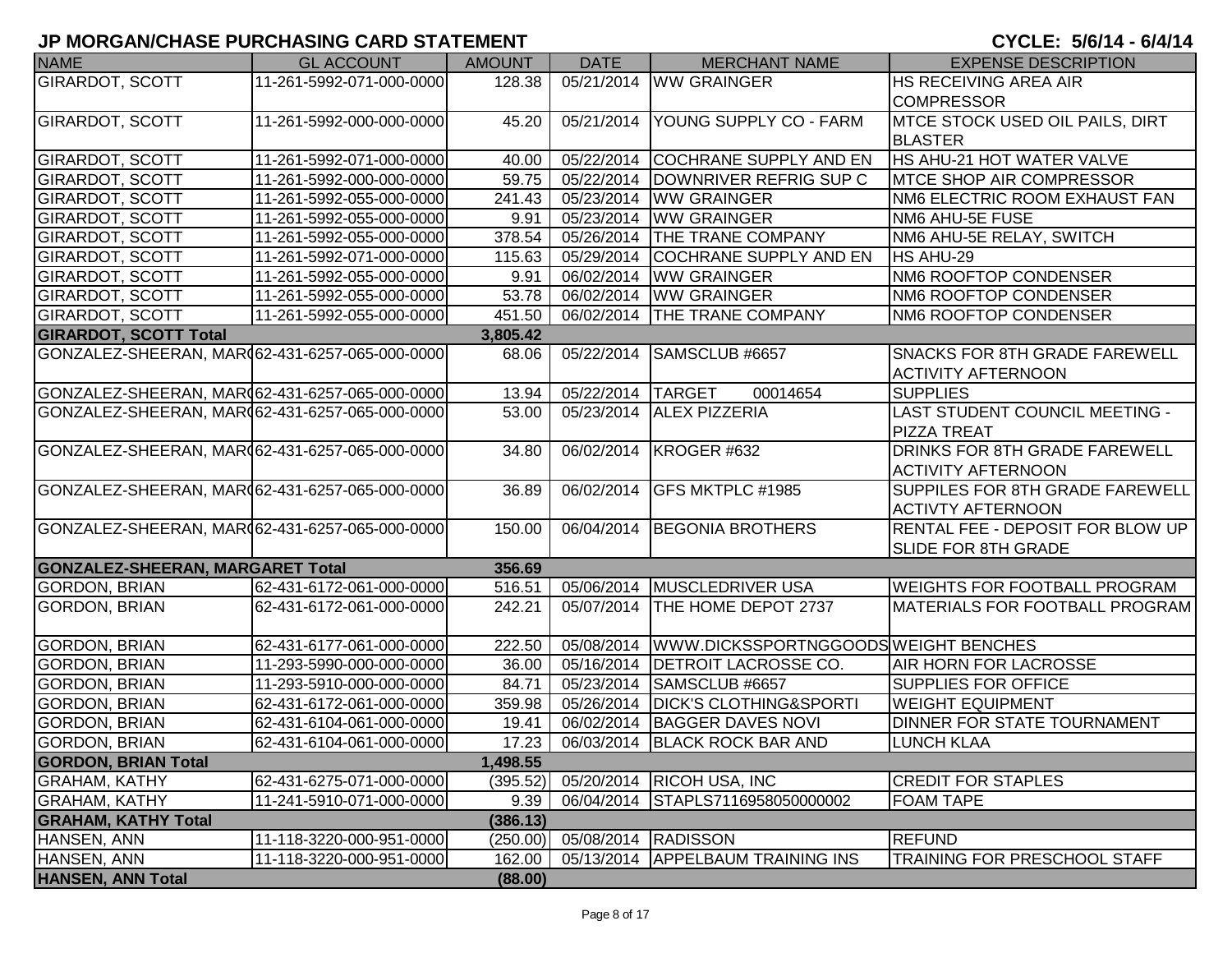| <b>NAME</b>                  | <b>GL ACCOUNT</b>        | <b>AMOUNT</b> | <b>DATE</b> | <b>MERCHANT NAME</b>                      | <b>EXPENSE DESCRIPTION</b>                                   |
|------------------------------|--------------------------|---------------|-------------|-------------------------------------------|--------------------------------------------------------------|
| <b>HENDERSON, BETH</b>       | 11-252-5910-000-000-0000 | 29.50         |             | 05/14/2014 STAPLS7117859864000001         | <b>BUSINESS OFFICE SUPPLIES</b>                              |
| <b>HENDERSON, BETH Total</b> |                          | 29.50         |             |                                           |                                                              |
| HOLLY, SHEILA                | 11-221-3220-000-411-0000 | 10.00         | 05/06/2014  | <b>GRAND TRAV RSRT FOOD/B</b>             | MPAAA CONFERENCE, TRAVERSE<br><b>CITY, SHEILA HOLLY</b>      |
| <b>HOLLY, SHEILA</b>         | 11-221-3220-000-411-0000 | 17.19         | 05/07/2014  | <b>BLUE TRACTOR COOK SHOP</b>             | MPAAA CONFERENCE, TRAVERSE<br><b>CITY, SHEILA HOLLY</b>      |
| HOLLY, SHEILA                | 11-221-5110-000-000-6844 | 46.83         | 05/09/2014  | <b>FOLLETT SCHOOL SOLUTIO</b>             | <b>TITLE III BOOKS, HIGH SCHOOL</b><br><b>SUPPLIES</b>       |
| HOLLY, SHEILA                | 11-221-3220-000-411-0000 | 467.70        | 05/09/2014  | <b>GRAND TRAV RESORT &amp; SP</b>         | MPAAA CONFERENCE, TRAVERSE<br><b>CITY, SHEILA HOLLY</b>      |
| HOLLY, SHEILA                | 11-221-5110-000-000-6844 | 38.07         |             | 05/12/2014 FOLLETT SCHOOL SOLUTIO         | <b>TITLE III BOOKS, HIGH SCHOOL</b><br><b>SUPPLIES</b>       |
| HOLLY, SHEILA                | 11-221-5110-000-000-6844 | 87.22         |             | 05/14/2014 HERTZBERG-NEW METHOD P         | <b>TITLE III BOOKS, HIGH SCHOOL</b><br>SUPPLIES, PERMA-BOUND |
| <b>HOLLY, SHEILA</b>         | 11-221-5990-000-411-0000 | 67.95         |             | 05/14/2014   PANERA BREAD #667            | <b>CAL SUMMIT</b>                                            |
| HOLLY, SHEILA                | 11-221-5110-000-000-6844 | 9.14          |             | 05/15/2014   FOLLETT SCHOOL SOLUTIO       | <b>TITLE III BOOKS, HIGH SCHOOL</b><br><b>SUPPLIES</b>       |
| <b>HOLLY, SHEILA</b>         | 11-125-5110-011-000-6014 | 299.00        | 05/21/2014  | <b>TIERNEY BROTHERS INC</b>               | SMART NOTEBOOK CLASSROOM<br><b>LICENSE VO</b>                |
| HOLLY, SHEILA                | 11-125-5110-012-000-6014 | 299.00        | 05/21/2014  | <b>TIERNEY BROTHERS INC</b>               | <b>SMART NOTEBOOK CLASSROOM</b><br><b>LICENSE OH</b>         |
| HOLLY, SHEILA                | 11-221-5110-000-000-6844 | 224.42        | 05/21/2014  | <b>HERTZBERG NEW METHOD I</b>             | <b>TITLE III BOOKS, HIGH SCHOOL</b><br>SUPPLIES, PERMA-BOUND |
| HOLLY, SHEILA                | 11-125-5110-011-000-6014 | 20.68         |             | 05/26/2014   AMAZON.COM                   | <b>TITLE I, VO SUPPLIES</b>                                  |
| HOLLY, SHEILA                | 11-125-5110-012-000-6014 | 209.12        |             | 05/29/2014   AMAZON.COM                   | <b>TITLE I, OH SUPPLIES</b>                                  |
| HOLLY, SHEILA                | 11-221-5110-000-000-6844 | 1,636.32      |             | 06/02/2014   THE BOOKSOURCE               | <b>TITLE III BOOKS, MIDDLE SCHOOL</b><br><b>SUPPLIES</b>     |
| <b>HOLLY, SHEILA Total</b>   |                          | 3,432.64      |             |                                           |                                                              |
| HOSKINS, DIANE               | 62-431-6301-033-000-0000 | 59.06         | 05/06/2014  | COTTAGE INN PIZZA-NOVI                    | DINNER FOR STUDENTS, PIZZA                                   |
| HOSKINS, DIANE               | 62-431-6301-033-000-0000 | 36.17         |             | 05/07/2014   WAL-MART #5893               | <b>FOOD FOR STUDENTS FRUIT</b>                               |
| HOSKINS, DIANE               | 62-431-6301-033-000-0000 | 63.47         | 05/14/2014  | <b>GUIDOS PREMIUM PIZZA I</b>             | DINNER FOR STUDENTS, SALAD &<br>PIZZA                        |
| HOSKINS, DIANE               | 62-431-6301-033-000-0000 | 67.19         | 05/15/2014  | <b>GUIDOS PREMIUM PIZZA I</b>             | DINNER FOR STUDENTS, SALAD &<br><b>PASTA</b>                 |
| <b>HOSKINS, DIANE</b>        | 62-431-6301-033-000-0000 |               |             | 59.06   05/16/2014 COTTAGE INN PIZZA-NOVI | <b>PIZZA FOR STUDENTS FOR</b><br><b>PRESENTATION/DINNER</b>  |
| <b>HOSKINS, DIANE</b>        | 62-431-6301-033-000-0000 | 67.19         | 05/21/2014  | <b>GUIDOS PREMIUM PIZZA I</b>             | DINNER FOR STUDENTS, SALAD &<br><b>PASTA</b>                 |
| HOSKINS, DIANE               | 62-431-6301-033-000-0000 | 76.00         | 05/23/2014  | COTTAGE INN PIZZA-NOVI                    | DINNER FOR STUDENTS PIZZA AND<br><b>SALAD</b>                |
| <b>HOSKINS, DIANE</b>        | 62-431-6301-033-000-0000 | 64.77         | 05/28/2014  | <b>GUIDOS PREMIUM PIZZA I</b>             | DINNER FOR STUDENTS, SALAD &<br><b>PASTA</b>                 |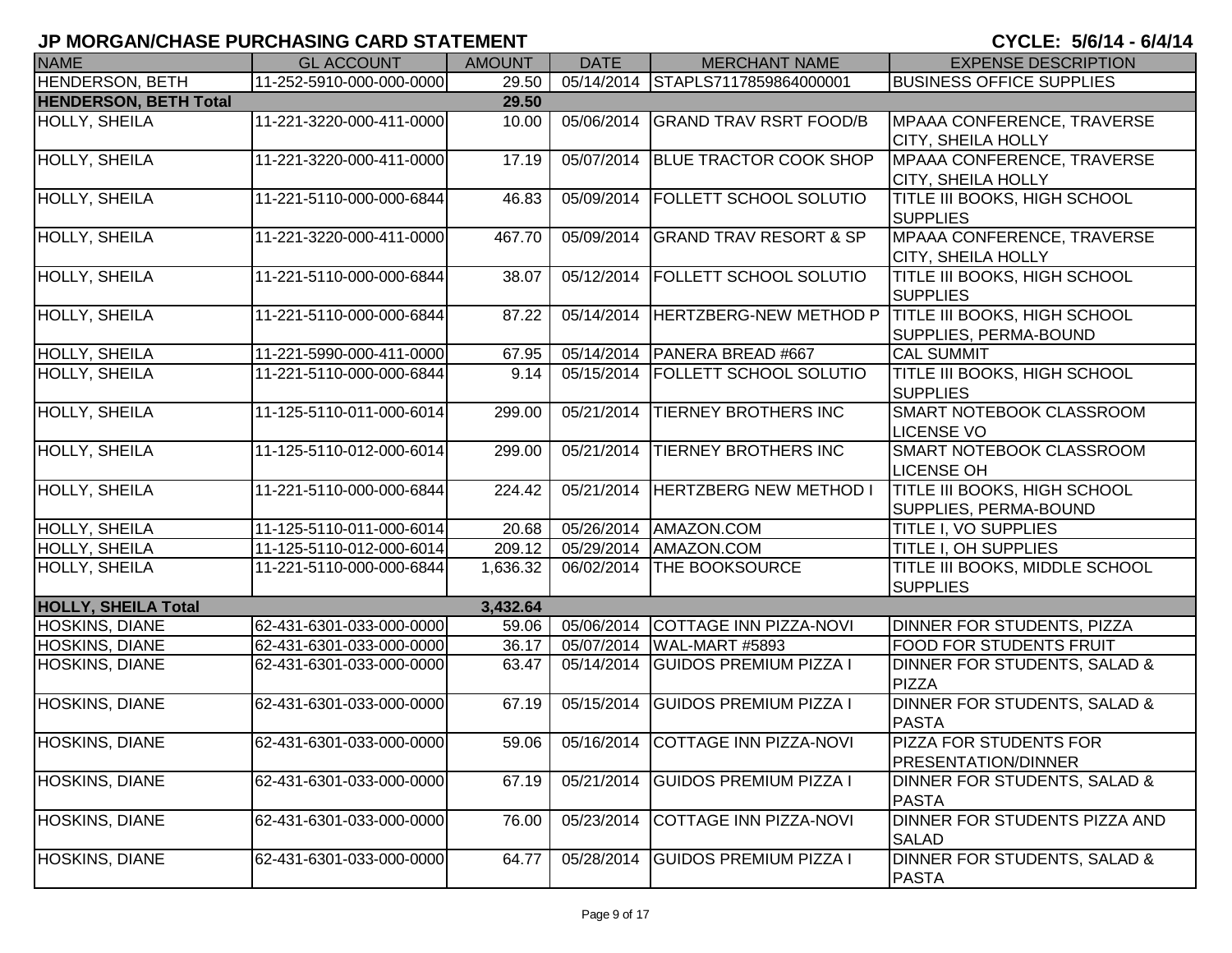| <b>NAME</b>                      | <b>GL ACCOUNT</b>        | <b>AMOUNT</b> | <b>DATE</b>        | <b>MERCHANT NAME</b>                | <b>EXPENSE DESCRIPTION</b>                           |
|----------------------------------|--------------------------|---------------|--------------------|-------------------------------------|------------------------------------------------------|
| <b>HOSKINS, DIANE</b>            | 62-431-6301-033-000-0000 | 50.39         | 05/29/2014         | <b>GUIDOS PREMIUM PIZZA I</b>       | DINNER FOR STUDENTS, SALAD &                         |
|                                  |                          |               |                    |                                     | <b>PASTA</b>                                         |
| HOSKINS, DIANE                   | 62-431-6301-033-000-0000 | 106.79        | 05/29/2014         | <b>GUIDOS PREMIUM PIZZA I</b>       | <b>ESL POTLUCK END OF YEAR PER BOB</b>               |
|                                  |                          |               |                    |                                     | <b>STEEH</b>                                         |
| HOSKINS, DIANE                   | 62-431-6301-033-000-0000 | 68.39         | 05/30/2014         | <b>GUIDOS PREMIUM PIZZA I</b>       | <b>END OF YEAR BBQ</b>                               |
| HOSKINS, DIANE                   | 62-431-6301-033-000-0000 | 74.13         | 05/30/2014         | KIM'S GARDEN                        | <b>DINNER FOR STUDENTS</b>                           |
| HOSKINS, DIANE                   | 62-431-6301-033-000-0000 | 500.00        | 06/03/2014         | <b>FAMOUS DAVES</b>                 | END OF YEAR BBQ GRADUATION - PER                     |
|                                  |                          |               |                    |                                     | <b>BOB STEEH</b>                                     |
| HOSKINS, DIANE                   | 11-131-5110-000-000-6710 | 107.98        | 06/04/2014         | WWW.NEWEGG.COM                      | EPADLINK SIGNATURE PAD FOR GED                       |
|                                  |                          |               |                    |                                     | TESTING CENTER PER LI                                |
| <b>HOSKINS, DIANE Total</b>      |                          | 1,400.59      |                    |                                     |                                                      |
| <b>HURLBURT, THOMAS</b>          | 11-271-5730-000-000-0000 | 21.88         |                    | 05/16/2014   THE HOME DEPOT 2737    | <b>EPOXY</b>                                         |
| <b>HURLBURT, THOMAS Total</b>    |                          | 21.88         |                    |                                     |                                                      |
| JAROSLAWSKI, CARMEN              | 11-252-3220-000-000-0000 | 140.00        | 05/16/2014 MSBO    |                                     | <b>MSBO CONFERENCE</b>                               |
| JAROSLAWSKI, CARMEN Total        |                          | 140.00        |                    |                                     |                                                      |
| JUOPPERI, JOHN                   | 11-261-5992-000-000-0000 | 35.50         |                    | 05/08/2014  THE HOME DEPOT 2737     | <b>MTCE WAREHOUSE STAIRS</b>                         |
| JUOPPERI, JOHN                   | 11-261-5992-014-000-0000 | 10.36         |                    | 05/23/2014 WW GRAINGER              | <b>PV PLUNGER</b>                                    |
| JUOPPERI, JOHN                   | 11-261-5992-011-000-0000 | 424.50        | 05/23/2014         | <b>REDFORD LOCK COMPANY I</b>       | <b>VO ELECTROMAGNETIC LOCK</b>                       |
| JUOPPERI, JOHN Total             |                          | 470.36        |                    |                                     |                                                      |
| KNIAZ, SHARON                    | 11-112-5110-065-065-0000 | 19.99         |                    | 05/26/2014   BARNES & NOBLE #2648   | CLASSROOM REFERENCE BOOK.                            |
| KNIAZ, SHARON                    | 11-112-5110-065-070-0000 | 45.91         |                    | 06/02/2014   MEIJER INC #109<br>Q01 | <b>CLASSROOM LAB SUPPLIES</b>                        |
| <b>KNIAZ, SHARON Total</b>       |                          | 65.90         |                    |                                     |                                                      |
| KORTLANDT, PATRICIA              | 11-111-5110-011-025-0000 | 897.96        | 05/06/2014         | DMI* DELL K-12 PTR                  | TONER FOR COLORED PRINTER                            |
| KORTLANDT, PATRICIA              | 11-241-5910-011-000-0000 | 19.95         | 05/09/2014         | <b>BADGE A MINIT</b>                | 2 14 INCH ROUND PLASTIC FOR<br><b>VISITOR BADGES</b> |
| <b>KORTLANDT, PATRICIA</b>       | 11-241-5910-011-000-0000 | 194.54        |                    | 05/12/2014 THE RIEGLE PRESS         | CA-60S AND INSERTS                                   |
| KORTLANDT, PATRICIA              | 11-111-5110-011-025-0000 | 877.96        | 05/20/2014         | <b>THE BOOKSOURCE</b>               | <b>INFORMATIONAL TEXT FOR READING</b>                |
|                                  |                          |               |                    |                                     | <b>SUPPORT</b>                                       |
| KORTLANDT, PATRICIA              | 11-111-5110-011-045-0000 | 800.00        |                    | 05/23/2014   HIGHSMITH LLC          | <b>BEDTIME MATH MATERIALS</b>                        |
| <b>KORTLANDT, PATRICIA Total</b> |                          | 2,790.41      |                    |                                     |                                                      |
| LAINE, MARGARET                  | 62-431-6105-071-000-0000 | 590.00        | 06/02/2014         | <b>OAKLAND UNIVERSITY CE</b>        | AP SUMMER INSTITUTE FOR LIZZ                         |
|                                  |                          |               |                    |                                     | <b>SZKRYBALO</b>                                     |
| <b>LAINE, MARGARET Total</b>     |                          | 590.00        |                    |                                     |                                                      |
| LAMBERT, ELIZABETH               | 11-261-4910-071-000-0000 | 1,328.54      |                    | 05/06/2014 BRIAN'S WELDING MACHIN   | <b>HS WELDER REPAIR</b>                              |
| LAMBERT, ELIZABETH               | 11-261-4910-015-000-0000 | 355.00        |                    | 05/06/2014 ALL CITY ROOTER          | DF BLOCKAGE CLEARED IN 3" DRAIN                      |
| LAMBERT, ELIZABETH               | 11-261-4910-015-000-0000 | 295.00        |                    | 05/06/2014   ALL CITY ROOTER        | DF INSPECT DRAIN UNDER RM 120                        |
| LAMBERT, ELIZABETH               | 11-261-4910-071-000-0000 | 490.00        |                    | 05/06/2014   POWER PLUS/SAFEWAY     | HS LOCATE UNDERGROUND LINE                           |
| LAMBERT, ELIZABETH               | 11-261-5992-071-000-0000 | 226.76        | 05/06/2014 NUCO2   |                                     | HS POOL CO2                                          |
| LAMBERT, ELIZABETH               | 11-261-5991-071-000-0000 | 2,554.79      | 05/07/2014 NICHOLS |                                     | <b>HS CUSTODIAL SUPPLIES</b>                         |
| LAMBERT, ELIZABETH               | 11-261-5991-065-000-0000 | 510.46        | 05/07/2014 NICHOLS |                                     | <b>MS CUSTODIAL SUPPLIES</b>                         |
| LAMBERT, ELIZABETH               | 11-261-5991-055-000-0000 | 514.14        | 05/07/2014 NICHOLS |                                     | <b>NM CUSTODIAL SUPPLIES</b>                         |
| LAMBERT, ELIZABETH               | 11-261-5991-015-000-0000 | 475.41        | 05/07/2014 NICHOLS |                                     | <b>DF CUSTODIAL SUPPLIES</b>                         |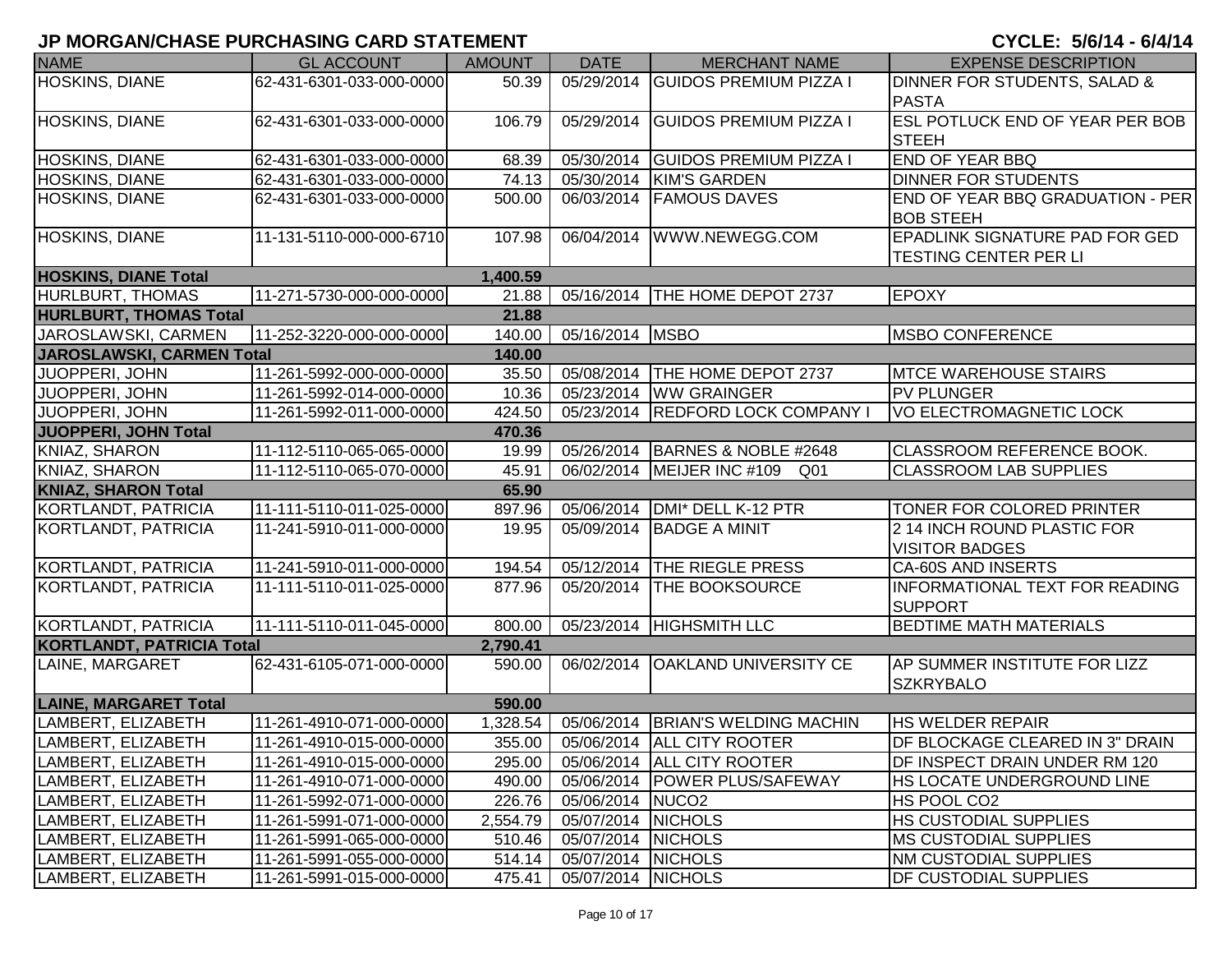| <b>NAME</b>        | <b>GL ACCOUNT</b>        | <b>AMOUNT</b> | <b>DATE</b>        | <b>MERCHANT NAME</b>                | <b>EXPENSE DESCRIPTION</b>            |
|--------------------|--------------------------|---------------|--------------------|-------------------------------------|---------------------------------------|
| LAMBERT, ELIZABETH | 11-261-5991-013-000-0000 | 226.58        | 05/07/2014 NICHOLS |                                     | <b>NW CUSTODIAL SUPPLIES</b>          |
| LAMBERT, ELIZABETH | 11-261-5991-012-000-0000 | 217.77        | 05/07/2014 NICHOLS |                                     | OH CUSTODIAL SUPPLIES                 |
| LAMBERT, ELIZABETH | 11-261-5991-014-000-0000 | 630.65        | 05/07/2014 NICHOLS |                                     | PV CUSTODIAL SUPPLIES                 |
| LAMBERT, ELIZABETH | 11-261-5991-011-000-0000 | 330.76        | 05/07/2014 NICHOLS |                                     | <b>VO CUSTODIAL SUPPLIES</b>          |
| LAMBERT, ELIZABETH | 11-261-4910-071-000-0000 | 813.51        |                    | 05/07/2014 IN *AQUATIC SOURCE, LL   | <b>HS POOL SODIUM THIOSULFATE,</b>    |
|                    |                          |               |                    |                                     | CHLORINE, VISIT                       |
| LAMBERT, ELIZABETH | 11-261-5910-000-000-0000 | 8.79          |                    | 05/12/2014 STAPLS7117797278000002   | <b>MTCE OFFICE SUPPLIES</b>           |
| LAMBERT, ELIZABETH | 11-261-5910-000-000-0000 | 65.70         |                    | 05/12/2014 STAPLS7117797278000001   | <b>MTCE OFFICE SUPPLIES</b>           |
| LAMBERT, ELIZABETH | 11-261-5730-000-000-0000 | 399.10        | 05/12/2014         | KNIGHTS AUTO SUPPLY IN              | MTCE 2005 F-250 #1 & #11 BRAKES &     |
|                    |                          |               |                    |                                     | <b>ROTORS</b>                         |
| LAMBERT, ELIZABETH | 11-261-4910-000-000-0611 | 429.00        | 05/12/2014         | <b>ARCH ENVIRONMENTAL GRO</b>       | <b>MTCE HAZARDOUS MATERIALS</b>       |
|                    |                          |               |                    |                                     | <b>CONSULTING</b>                     |
| LAMBERT, ELIZABETH | 11-261-4910-015-000-0000 | 25.00         |                    | 05/13/2014 ERADICO SERVICES INC     | <b>DF PEST CONTROL</b>                |
| LAMBERT, ELIZABETH | 11-261-4910-065-000-0000 | 34.00         |                    | 05/13/2014 ERADICO SERVICES INC     | <b>MS PEST CONTROL</b>                |
| LAMBERT, ELIZABETH | 11-261-4910-071-000-0000 | 30.00         |                    | 05/13/2014 ERADICO SERVICES INC     | <b>HS PEST CONTROL</b>                |
| LAMBERT, ELIZABETH | 11-261-4910-014-000-0000 | 25.00         |                    | 05/13/2014 ERADICO SERVICES INC     | PV PEST CONTROL                       |
| LAMBERT, ELIZABETH | 11-261-4910-013-000-0000 | 25.00         |                    | 05/13/2014 ERADICO SERVICES INC     | <b>NW PEST CONTROL</b>                |
| LAMBERT, ELIZABETH | 11-261-4910-055-000-0000 | 25.00         |                    | 05/13/2014 ERADICO SERVICES INC     | NM6 PEST CONTROL                      |
| LAMBERT, ELIZABETH | 11-261-4910-001-000-0000 | 40.00         |                    | 05/13/2014 ERADICO SERVICES INC     | <b>ESB PEST CONTROL</b>               |
| LAMBERT, ELIZABETH | 11-261-4910-055-000-0000 | 25.00         |                    | 05/13/2014 ERADICO SERVICES INC     | <b>NM5 PEST CONTROL</b>               |
| LAMBERT, ELIZABETH | 11-261-4910-011-000-0000 | 25.00         |                    | 05/13/2014 ERADICO SERVICES INC     | <b>VO PEST CONTROL</b>                |
| LAMBERT, ELIZABETH | 11-261-4910-012-000-0000 | 25.00         |                    | 05/13/2014 ERADICO SERVICES INC     | OH PEST CONTROL                       |
| LAMBERT, ELIZABETH | 11-261-4910-060-000-0000 | 25.00         |                    | 05/13/2014 ERADICO SERVICES INC     | <b>ITC PEST CONTROL</b>               |
| LAMBERT, ELIZABETH | 11-261-4910-001-000-0000 | 532.00        | 05/13/2014         | <b>VFP FIRE SYSTEMS INC</b>         | <b>ESB ALARM SWITCH ON DRY SYSTEM</b> |
|                    |                          |               |                    |                                     |                                       |
| LAMBERT, ELIZABETH | 11-261-5992-000-000-0000 | 78.20         |                    | 05/13/2014   AIRGASS NORTH          | <b>MTCE DISTRICT WELDING</b>          |
| LAMBERT, ELIZABETH | 11-261-4910-065-000-0000 | 1,060.32      | 05/13/2014         | <b>CUMMINS BRIDGEWAY-1</b>          | <b>MS GENERATOR REPAIRS</b>           |
| LAMBERT, ELIZABETH | 11-261-4910-071-000-0000 | 442.56        | 05/13/2014         | <b>CUMMINS BRIDGEWAY-1</b>          | <b>HS #2 GENERATOR REPAIRS</b>        |
| LAMBERT, ELIZABETH | 11-261-4910-001-000-0000 | 634.44        |                    | 05/14/2014 NATIONAL TIME            | <b>ESB FIRE ALARM</b>                 |
| LAMBERT, ELIZABETH | 11-261-5991-071-000-0000 | 373.80        | 05/16/2014 NICHOLS |                                     | <b>HS CUSTODIAL SUPPLIES</b>          |
| LAMBERT, ELIZABETH | 11-261-4910-071-000-0000 | 361.50        |                    | 05/21/2014   AMERICAN SPRINKLER     | <b>HS HARDBALL FIELD</b>              |
| LAMBERT, ELIZABETH | 11-261-4910-065-000-0000 | 31.35         |                    | 05/21/2014   FIRE SYSTEMS OF MICHIG | MS FIRE EXTINGUISHER INSPECT &        |
|                    |                          |               |                    |                                     | <b>RECHARGE</b>                       |
| LAMBERT, ELIZABETH | 11-261-4910-014-000-0000 | 145.00        |                    | 05/21/2014 NATIONAL TIME            | PV PULL STATION FALSE ALARM           |
| LAMBERT, ELIZABETH | 11-261-4910-055-000-0000 | 864.80        |                    | 05/22/2014 URBANS PARTITION & REM   | INM PARTITIONS REPAIRS TO ROOMS       |
|                    |                          |               |                    |                                     | 507/503, 514/518, 517                 |
| LAMBERT, ELIZABETH | 11-261-4910-010-000-0000 | 51.21         | 05/22/2014         | <b>QUALITY FIRST AID &amp; SA</b>   | <b>TRANS FIRST AID KIT</b>            |
| LAMBERT, ELIZABETH | 11-261-4910-011-000-0000 | 252.80        | 05/22/2014         | <b>INATIONAL TIME</b>               | VO ART ROOM SMOKE DETECTOR            |
|                    |                          |               |                    |                                     | <b>REPLACED</b>                       |
| LAMBERT, ELIZABETH | 11-261-5710-000-000-0000 | 1,456.03      | 05/22/2014         | CORRIGAN OIL #2 - BRI               | <b>MTCE FUEL</b>                      |
| LAMBERT, ELIZABETH | 11-266-4934-000-000-0000 | 10.00         | 05/23/2014         | <b>PROTECTION ONE ALARM</b>         | <b>ESB SECURITY SYSTEM</b>            |
| LAMBERT, ELIZABETH | 11-266-4934-000-000-0000 | 949.25        |                    | 05/23/2014   PROTECTION ONE ALARM   | <b>DISTRICT SECURITY SYSTEM</b>       |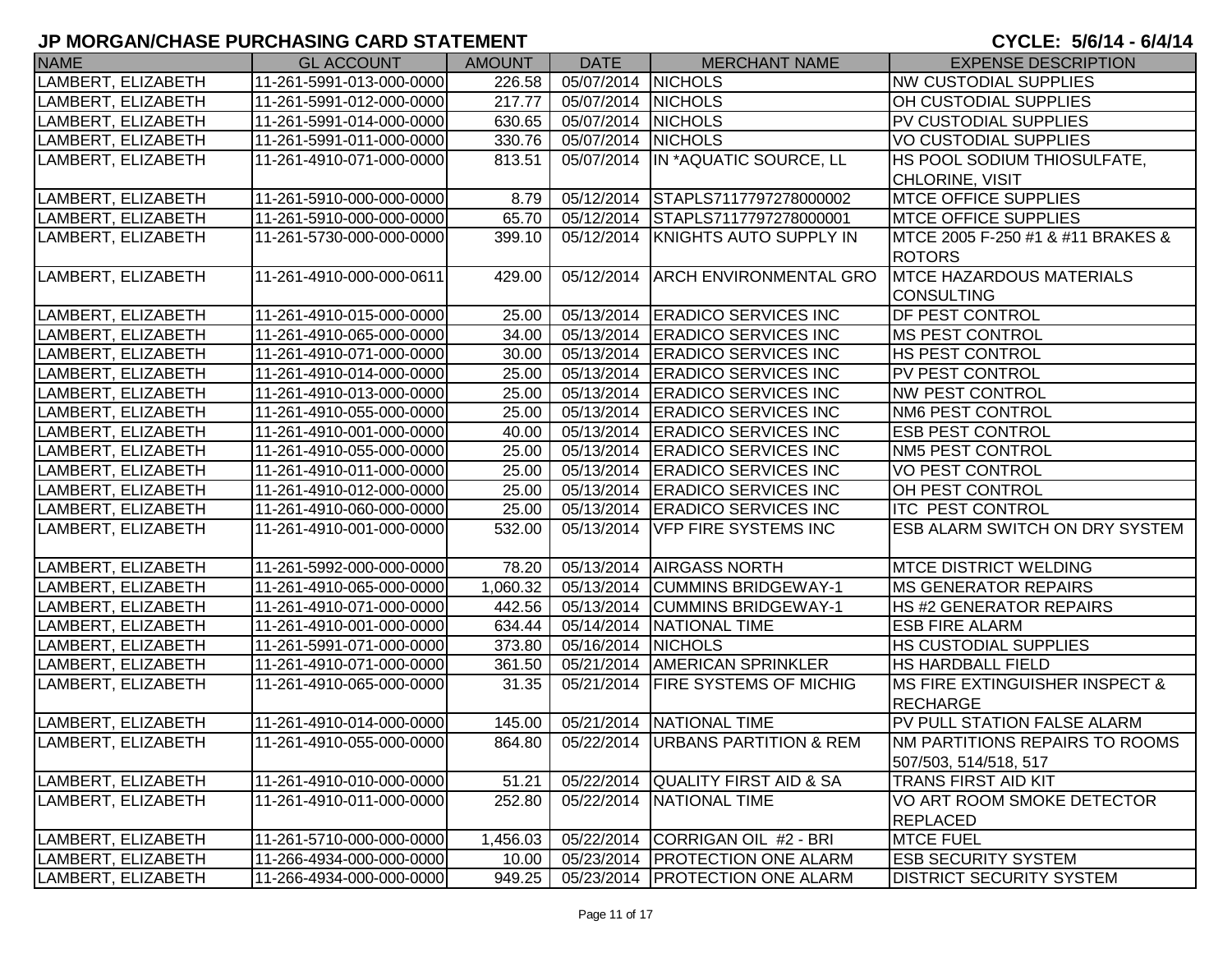| <b>NAME</b>                     | <b>GL ACCOUNT</b>        | <b>AMOUNT</b> | <b>DATE</b>        | <b>MERCHANT NAME</b>                            | <b>EXPENSE DESCRIPTION</b>                            |
|---------------------------------|--------------------------|---------------|--------------------|-------------------------------------------------|-------------------------------------------------------|
| LAMBERT, ELIZABETH              | 11-261-5992-010-000-0000 | 1,654.60      |                    | 05/29/2014 HYDRO CHEM SYSTEMS INC               | <b>TRANS BUS WASH CHEMICALS</b>                       |
| LAMBERT, ELIZABETH              | 11-261-5992-071-000-0000 | 185.00        |                    | 05/29/2014 IN *AQUATIC SOURCE, LL               | <b>HS POOL CHLORINE</b>                               |
| LAMBERT, ELIZABETH              | 11-261-5710-000-000-0000 | 543.22        |                    | 05/30/2014 CORRIGAN OIL #2 - BRI                | <b>MTCE FUEL</b>                                      |
| LAMBERT, ELIZABETH              | 11-261-5991-071-000-0000 | 2,593.96      | 06/04/2014 NICHOLS |                                                 | <b>HS CUSTODIAL SUPPLIES</b>                          |
| LAMBERT, ELIZABETH              | 11-261-5991-014-000-0000 | 962.07        | 06/04/2014 NICHOLS |                                                 | PV CUSTODIAL SUPPLIES                                 |
| LAMBERT, ELIZABETH              | 11-261-5991-012-000-0000 | 206.73        | 06/04/2014         | <b>NICHOLS</b>                                  | OH CUSTODIAL SUPPLIES                                 |
| LAMBERT, ELIZABETH              | 11-261-5990-065-000-0000 | 708.44        | 06/04/2014         | <b>NICHOLS</b>                                  | <b>MS CUSTODIAL SUPPLIES</b>                          |
| LAMBERT, ELIZABETH              | 11-261-5991-011-000-0000 | 287.46        | 06/04/2014         | <b>NICHOLS</b>                                  | VO CUSTODIAL SUPPLIES                                 |
| LAMBERT, ELIZABETH              | 11-261-5991-013-000-0000 | 901.57        | 06/04/2014         | <b>NICHOLS</b>                                  | <b>NW CUSTODIAL SUPPLIES</b>                          |
| LAMBERT, ELIZABETH              | 11-261-5991-015-000-0000 | 288.46        | 06/04/2014         | <b>NICHOLS</b>                                  | DF CUSTODIAL SUPPLIES                                 |
| LAMBERT, ELIZABETH              | 11-261-5991-055-000-0000 | 584.62        | 06/04/2014 NICHOLS |                                                 | <b>NM5 CUSTODIAL SUPPLIES</b>                         |
| LAMBERT, ELIZABETH              | 11-261-5991-005-000-0000 | 279.85        | 06/04/2014 NICHOLS |                                                 | <b>MTCE CUSTODIAL SUPPLIES</b>                        |
| <b>LAMBERT, ELIZABETH Total</b> |                          | 26,615.20     |                    |                                                 |                                                       |
| LANEY, CHRISTOPHER              | 11-112-5110-065-042-0000 | 392.59        |                    | 05/08/2014  INDUSTRIAL ART SUPPLY               | 7TH GRADE SUPPLIES                                    |
| LANEY, CHRISTOPHER              | 11-112-5110-065-042-0000 | 238.31        | 05/16/2014 STAPLES | 00115659                                        | 8TH GRADE SUPPLIES                                    |
| LANEY, CHRISTOPHER              | 11-112-5110-065-042-0000 | 17.94         |                    | 05/22/2014   THE HOME DEPOT 2737                | <b>SUPPLIES</b>                                       |
| <b>LANEY, CHRISTOPHER Total</b> |                          | 648.84        |                    |                                                 |                                                       |
| LUDWIG, CORINA                  | 11-112-5110-065-041-0000 | 209.79        |                    | 05/15/2014 MEIJER INC #122 Q01                  | <b>FOODS AND SEWING SUPPLIES</b>                      |
| LUDWIG, CORINA                  | 11-112-5110-065-041-0000 | 57.43         |                    | 05/19/2014   MEIJER INC #122<br>Q01             | <b>SUPPLIES</b>                                       |
| LUDWIG, CORINA                  | 11-112-5110-065-041-0000 | 447.50        | 05/21/2014         | <b>HAAN CRAFTS</b>                              | <b>SUPPLIES</b>                                       |
| LUDWIG, CORINA                  | 11-112-5110-065-041-0000 | 39.99         |                    | 05/26/2014 KROGER #632                          | <b>SUPPLIES</b>                                       |
| LUDWIG, CORINA                  | 11-112-5110-065-041-0000 | 43.29         |                    | 06/02/2014   MEIJER INC #122<br>Q01             | <b>SUPPLIES</b>                                       |
| <b>LUDWIG, CORINA Total</b>     |                          | 798.00        |                    |                                                 |                                                       |
| LUMLEY, SHERYL                  | 62-431-6301-033-000-0000 | 189.21        |                    | 05/13/2014 SAMSCLUB #6657                       | <b>FOOD FOR STUDENTS</b>                              |
| LUMLEY, SHERYL                  | 62-431-6301-033-000-0000 | 54.16         |                    | 05/20/2014 SAMSCLUB #6657                       | <b>FOOD FOR STUDENTS</b>                              |
| LUMLEY, SHERYL                  | 62-431-6301-033-000-0000 | 82.48         |                    | 06/03/2014 SAMSCLUB #6657                       | <b>FOOD FOR STUDENTS</b>                              |
| <b>LUMLEY, SHERYL Total</b>     |                          | 325.85        |                    |                                                 |                                                       |
| LUSSENDEN, ASHLEY               | 11-118-5110-000-951-0000 | 64.52         |                    | 05/23/2014 MEIJER INC #172<br>Q01               | <b>TEACHING SUPPLIES</b>                              |
| LUSSENDEN, ASHLEY               | 11-118-5110-000-951-0000 | 14.97         |                    | 05/28/2014   MEIJER INC #122<br>Q <sub>01</sub> | <b>TEACHING SUPPLIES</b>                              |
| LUSSENDEN, ASHLEY               | 11-118-5110-000-951-0000 | 12.47         |                    | 06/02/2014   MEIJER INC #122<br>Q <sub>01</sub> | <b>TEACHING SUPPLIES</b>                              |
| <b>LUSSENDEN, ASHLEY Total</b>  |                          | 91.96         |                    |                                                 |                                                       |
| MCKAIG, HEATHER                 | 11-113-4910-071-026-0000 | 31.66         | 05/19/2014         | <b>SAMUEL FRENCH INC.</b>                       | PERUSAL PLAYS                                         |
| MCKAIG, HEATHER                 | 11-113-4910-071-026-0000 | 108.50        |                    | 05/19/2014   DRAMATISTS PLAY SERVIC             | <b>PERUSAL PLAYS</b>                                  |
| MCKAIG, HEATHER                 | 11-113-4910-071-026-0000 | 11.88         | 05/23/2014         | AMAZON.COM                                      | <b>PERUSAL PLAYS</b>                                  |
| <b>MCKAIG, HEATHER</b>          | 62-431-6143-071-000-0000 | 226.00        |                    | 05/26/2014   PAYPAL *EDUCATIONAL                | <b>TROPHIES AND AWARDS - BANQUET</b>                  |
| MCKAIG, HEATHER                 | 11-113-4910-071-026-0000 | 13.22         |                    | 05/26/2014   DRAMATISTS PLAY SERVIC             | <b>PERUSAL PLAYS</b>                                  |
| <b>MCKAIG, HEATHER</b>          | 11-113-4910-071-026-0000 | 7.60          | 05/27/2014         | AMAZON.COM                                      | PERUSAL PLAYS                                         |
| <b>MCKAIG, HEATHER</b>          | 11-113-4910-071-026-0000 | 7.20          | 05/27/2014         | AMAZON.COM                                      | PERUSAL PLAYS                                         |
| <b>MCKAIG, HEATHER</b>          | 62-431-6143-071-000-0000 | 45.50         | 05/30/2014         | <b>AMERICAN AWARDS &amp; ENGR</b>               | <b>PLAQUE ENGRAVING - BANQUET</b>                     |
| <b>MCKAIG, HEATHER Total</b>    |                          | 451.56        |                    |                                                 |                                                       |
| MILLER, HELEN                   | 11-283-5990-000-000-0000 | 7.47          | 05/06/2014         | GFS MKTPLC #1985                                | <b>PAPER PRODUCTS, PLATES &amp;</b><br><b>NAPKINS</b> |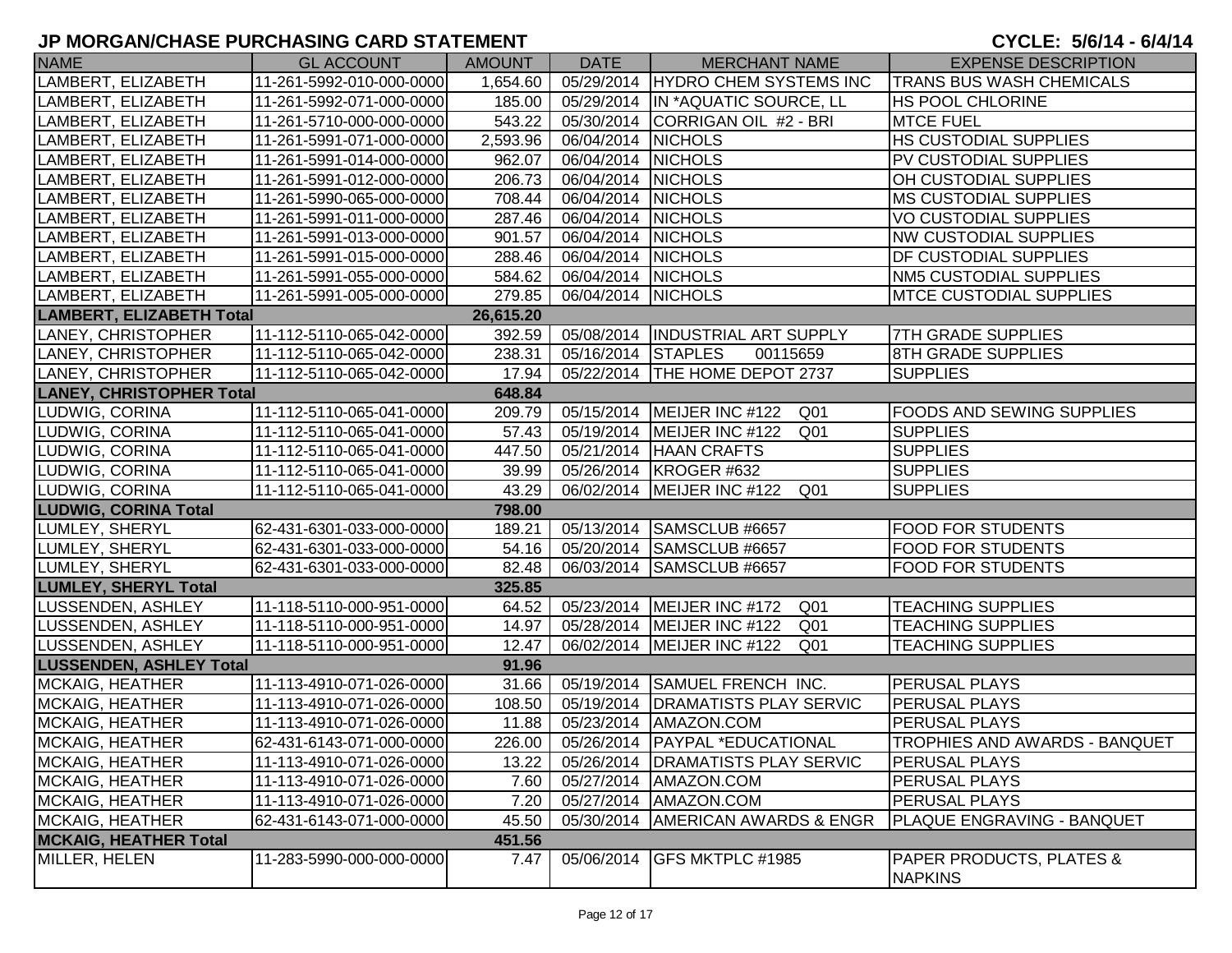| <b>NAME</b>                     | <b>GL ACCOUNT</b>        | <b>AMOUNT</b> | <b>DATE</b> | <b>MERCHANT NAME</b>                      | <b>EXPENSE DESCRIPTION</b>                                                            |
|---------------------------------|--------------------------|---------------|-------------|-------------------------------------------|---------------------------------------------------------------------------------------|
| MILLER, HELEN                   | 11-283-5990-000-000-0000 | 21.48         |             | 05/07/2014 SAMSCLUB #6657                 | <b>CAKE/GOOGLE TRAINING</b>                                                           |
|                                 |                          |               |             |                                           | <b>COMPLETION</b>                                                                     |
| MILLER, HELEN                   | 11-283-5990-000-000-0000 | 5.78          |             | 05/07/2014   PARTY AMERICA                | <b>BALLOONS/GOOGLE TRAINING</b>                                                       |
|                                 |                          |               |             |                                           | <b>COMPLETION</b>                                                                     |
| MILLER, HELEN                   | 62-431-6275-071-000-0000 | 32.13         | 05/09/2014  | SAMSCLUB #6657                            | HS STAFF MTG REFRESHMENTS                                                             |
| MILLER, HELEN                   | 11-283-5910-000-000-0000 | (139.25)      |             | 05/30/2014 L B OFFICE SUPPLIERS I         | <b>TONER CREDIT</b>                                                                   |
| <b>MILLER, HELEN Total</b>      |                          | (72.39)       |             |                                           |                                                                                       |
| <b>NESMITH, RUSSEL</b>          | 11-261-5992-071-000-0000 | 36.18         | 05/29/2014  | <b>WW GRAINGER</b>                        | <b>HS CART TIRE</b>                                                                   |
| <b>NESMITH, RUSSEL</b>          | 11-261-5992-065-000-0000 | 110.51        | 05/30/2014  | <b>BEST PLUMBING SPECIALT</b>             | MS ACORN TERAZZO SINK AERATOR                                                         |
| <b>NESMITH, RUSSEL</b>          | 11-261-5710-000-000-0000 | 100.00        | 06/03/2014  | MARATHON PETRO144568                      | <b>MTCE RENTAL TRUCK GAS</b>                                                          |
| <b>NESMITH, RUSSEL</b>          | 11-261-4290-000-000-0000 | 2.98          | 06/04/2014  | <b>PENSKE TRK LSG 059110</b>              | <b>IMTCE TRUCK RENTAL</b>                                                             |
| <b>NESMITH, RUSSEL</b>          | 11-261-4290-000-000-0000 | 450.00        |             | 06/04/2014   PENSKE TRK LSG 059110        | <b>MTCE TRUCK RENTAL</b>                                                              |
| <b>NESMITH, RUSSEL Total</b>    |                          | 699.67        |             |                                           |                                                                                       |
| NOWICKI, MATTHEW                | 11-271-5730-000-000-0000 | 22.99         |             | 05/07/2014 RADIOSHACK COR00163634         | <b>CRIMPING TOOL</b>                                                                  |
| NOWICKI, MATTHEW                | 11-271-5730-000-000-0000 | (17.96)       | 05/07/2014  | RADIOSHACK COR00163634                    | <b>RETURN</b>                                                                         |
| NOWICKI, MATTHEW                | 11-271-7910-000-000-0000 | 292.32        |             | 06/02/2014   THE HOME DEPOT 2737          | <b>BUS CLEANING EQUIPMENT AND SHOP</b>                                                |
|                                 |                          |               |             |                                           | <b>SUPPLIES</b>                                                                       |
| <b>NOWICKI, MATTHEW Total</b>   |                          | 297.35        |             |                                           |                                                                                       |
| OCONNOR, GAIL                   | 11-118-5110-000-951-0000 | 22.49         | 05/08/2014  | STAPLS7117580074000003                    | <b>TEACHING SUPPLIES</b>                                                              |
| OCONNOR, GAIL                   | 11-118-5110-000-951-0000 | 46.34         |             | 05/08/2014 STAPLS7117580074000002         | <b>TEACHING SUPPLIES</b>                                                              |
| OCONNOR, GAIL                   | 11-118-5110-000-951-0000 | 32.00         |             | 05/08/2014 STAPLS7117580074000001         | <b>TEACHING SUPPLIES</b>                                                              |
| OCONNOR, GAIL                   | 11-118-5110-000-951-0000 | 1.95          |             | 05/12/2014 STAPLS7117237785000005         | <b>TEACHING SUPPLIES</b>                                                              |
| OCONNOR, GAIL                   | 11-118-5110-000-951-0000 | 14.46         |             | 05/12/2014 STAPLS7117237785000004         | <b>TEACHING SUPPLIES</b>                                                              |
| OCONNOR, GAIL                   | 11-118-5110-000-951-0000 | 10.00         |             | 06/02/2014   MEIJER INC #122 Q01          | <b>TEACHING SUPPLIES</b>                                                              |
| OCONNOR, GAIL                   | 11-118-5110-000-951-0000 | 43.69         |             | 06/02/2014 STAPLS7118781291000001         | <b>TEACHING SUPPLIES</b>                                                              |
| OCONNOR, GAIL                   | 11-118-5110-000-951-0000 | 66.94         |             | 06/02/2014 MEIJER INC #122 Q01            | <b>TEACHING SUPPLIES</b>                                                              |
| <b>OCONNOR, GAIL Total</b>      |                          | 237.87        |             |                                           |                                                                                       |
| OSMONSON, KIMBERLY              | 11-112-5110-065-065-0000 | 379.37        |             | 05/23/2014   FLINN SCIENTIFIC, I          | 8TH GRADE SCIENCE MISC. LAB                                                           |
|                                 |                          |               |             |                                           | <b>SUPPLIES</b>                                                                       |
| <b>OSMONSON, KIMBERLY Total</b> |                          | 379.37        |             |                                           |                                                                                       |
| QUITIQUIT, PAMELA               | 62-431-6275-012-000-0000 | 107.98        | 05/08/2014  |                                           | OVR*O.CO/OVERSTOCK.COM TWO PLANTERS PURCHASED FOR<br><b>OUTSIDE BY THE MAIN DOOR.</b> |
| QUITIQUIT, PAMELA               | 62-431-6275-012-000-0000 | 282.98        |             | 05/14/2014 OVR*O.CO/OVERSTOCK.COM         | <b>OUTSIDE TRASH CAN PURCHASED</b>                                                    |
|                                 |                          |               |             |                                           | FOR THE MAIN ENTRANCE.                                                                |
| QUITIQUIT, PAMELA               | 62-431-6275-012-000-0000 |               |             | 979.00   05/21/2014   XPB LOCKER & SUPPLY | <b>NOVI WILDCATS PARK BENCH</b>                                                       |
|                                 |                          |               |             |                                           | PURCHASED FOR THE FRONT ENT                                                           |
| QUITIQUIT, PAMELA               | 62-431-6275-012-000-0000 | 172.00        | 06/04/2014  | <b>HCMA KENSINGTON PRK OF</b>             | BALANCE PAID FOR 2ND GRADE FIELD                                                      |
|                                 |                          |               |             |                                           | TRIP ON 6/2/14. FUN                                                                   |
| <b>QUITIQUIT, PAMELA Total</b>  |                          | 1,541.96      |             |                                           |                                                                                       |
| RAIS, MICHELLE                  | 62-431-6238-065-000-0000 | 29.99         | 05/13/2014  | <b>JW PEPPER</b>                          | <b>MUSIC FOR MUSIC IN THE PARKS</b>                                                   |
|                                 |                          |               |             |                                           | COMPETITION                                                                           |
| <b>RAIS, MICHELLE Total</b>     |                          | 29.99         |             |                                           |                                                                                       |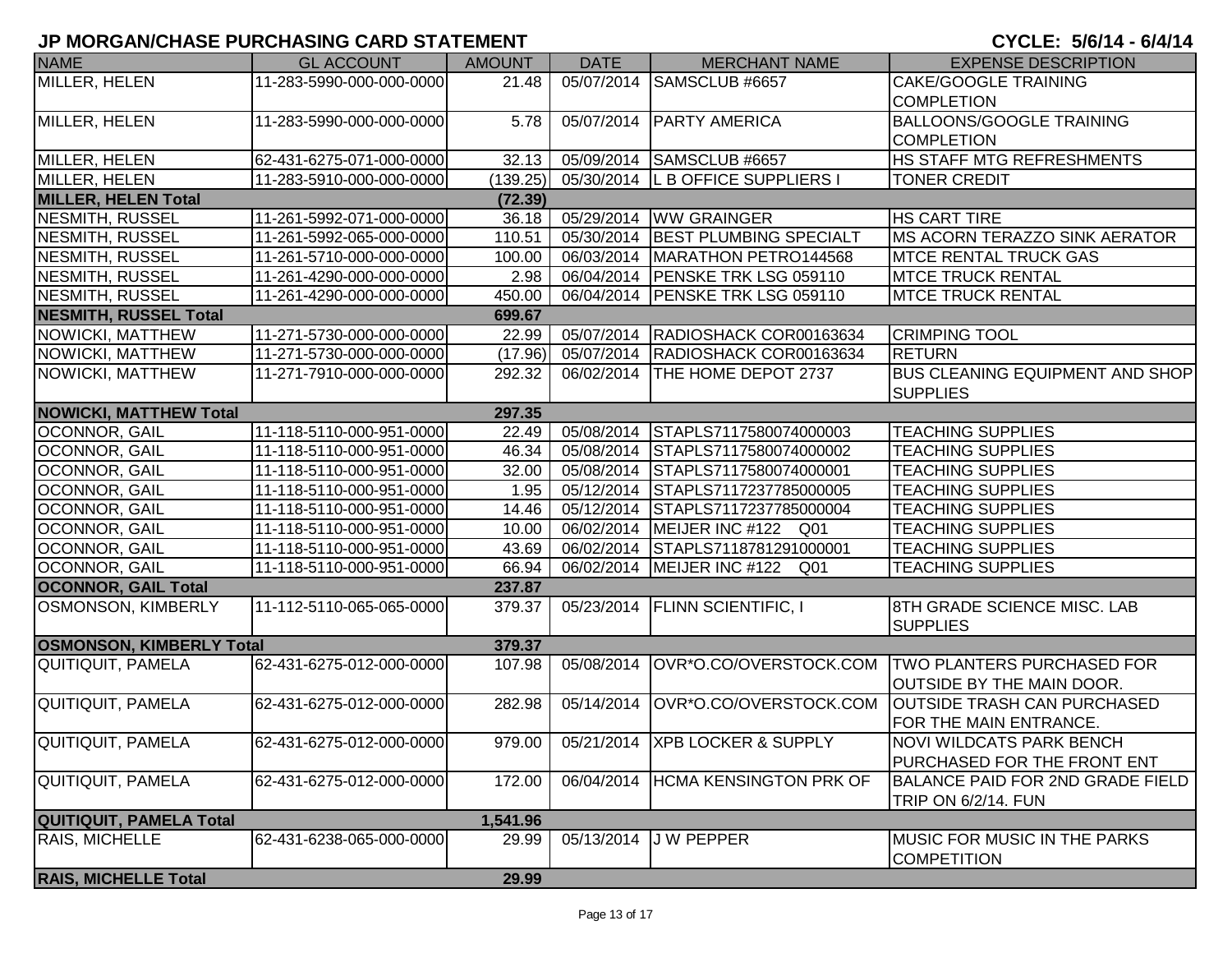| <b>NAME</b>                      | <b>GL ACCOUNT</b>        | <b>AMOUNT</b> | <b>DATE</b>         | <b>MERCHANT NAME</b>              | <b>EXPENSE DESCRIPTION</b>                                            |
|----------------------------------|--------------------------|---------------|---------------------|-----------------------------------|-----------------------------------------------------------------------|
| <b>REICHLEY, CARRIE</b>          | 62-431-6275-015-000-0000 | 24.00         | 05/26/2014          | JIMMY JOHNS - 1659 - M            | LUNCHEON FOR JULIE AND DAVE-                                          |
|                                  |                          |               |                     |                                   | <b>INTERVIEWS FOR GYM TEACH</b>                                       |
| <b>REICHLEY, CARRIE</b>          | 62-431-6275-015-000-0000 | 1,562.17      | 05/26/2014          | <b>VIVID PRODUCTS</b>             | LEADER IN ME HANGERS FOR SIGNS                                        |
| <b>REICHLEY, CARRIE</b>          | 62-431-6275-015-000-0000 | 146.68        | 05/26/2014          | <b>SSI*SCHOOL SPECIALTY</b>       | <b>SPECIAL EDUCATION SUPPLIES-A.</b>                                  |
|                                  |                          |               |                     |                                   | <b>DONATO</b>                                                         |
| <b>REICHLEY, CARRIE</b>          | 62-431-6275-015-000-0000 | 80.00         | 06/02/2014          | SQ *CYD MOORE                     | PURCHASE 5 BOOKS FROM AUTHOR                                          |
|                                  |                          |               |                     |                                   | <b>AT THE ASSEMBLY</b>                                                |
| <b>REICHLEY, CARRIE Total</b>    |                          | 1,812.85      |                     |                                   |                                                                       |
| RODRIGUEZ, SANDRA                | 11-111-5110-013-025-0000 | 165.79        | 05/19/2014          | SSI*SCHOOL SPECIALTY              | <b>FIRST GRADE CLASSROOM SUPPLIES -</b><br><b>END OF THE YEAR PRO</b> |
| RODRIGUEZ, SANDRA                | 62-431-6275-013-000-0000 | 200.00        | 05/21/2014          | <b>PAYPAL *NOVIEDUCATI</b>        | NEF GOLF CHARITY - NOVI WOODS                                         |
|                                  |                          |               |                     |                                   | <b>SPONORING A HOLE FOR T</b>                                         |
| <b>RODRIGUEZ, SANDRA Total</b>   |                          | 365.79        |                     |                                   |                                                                       |
| <b>SCHRINER, STEPHANIE</b>       | 11-112-5990-065-000-0000 | 131.10        | 05/14/2014          | AMAZON.COM                        | <b>KEY PADS FOR TEXTBOOK CHECKOUT</b>                                 |
| <b>SCHRINER, STEPHANIE Total</b> |                          | 131.10        |                     |                                   |                                                                       |
| <b>SCHURIG, CLAIRE</b>           | 62-431-6122-071-000-0000 | 110.10        | 05/16/2014          | TLF THE FLOWER ALLEY              | <b>BOUTONNIERE'S PURCHASED FOR</b>                                    |
|                                  |                          |               |                     |                                   | <b>SENIORS FOR FINAL CONCER</b>                                       |
| <b>SCHURIG, CLAIRE</b>           | 62-431-6122-071-000-0000 | 33.50         | 05/19/2014          | <b>DINN BROS INCINTERNET</b>      | NEW PLATES FOR 4-YEAR PLAQUE                                          |
|                                  |                          |               |                     |                                   | <b>HANGING IN CHOIR SHOWCA</b>                                        |
| <b>SCHURIG, CLAIRE Total</b>     |                          | 143.60        |                     |                                   |                                                                       |
| <b>SHAFER, RACHELLE</b>          | 11-111-5110-012-025-0000 | 170.41        |                     | 05/07/2014   THE RIEGLE PRESS     | <b>OFFICE SUPPLIES AND CA-60 FORMS</b>                                |
| SHAFER, RACHELLE                 | 62-431-6275-012-000-0000 | 881.80        | 05/15/2014          | <b>WEST MUSIC CATALOG</b>         | <b>N. GUSTAFSON, DRUMS FOR MUSIC.</b><br><b>PURCHASED WITH FUNDS</b>  |
| <b>SHAFER, RACHELLE</b>          | 62-431-6275-012-000-0000 | 1,526.45      | 05/19/2014          | <b>FOLLETT SCHOOL SOLUTIO</b>     | <b>T. ERICKSON, BOOKS PURCHASED</b>                                   |
|                                  |                          |               |                     |                                   | <b>WITH FUNDS RAISED FROM</b>                                         |
| <b>SHAFER, RACHELLE</b>          | 62-431-6275-012-000-0000 | 44.76         | 05/21/2014          | THE HOME DEPOT 2704               | <b>FLOWERS AND DIRT PURCHASED FOR</b>                                 |
|                                  |                          |               |                     |                                   | THE TWO LARGE FLOWER                                                  |
| SHAFER, RACHELLE                 | 62-431-6275-012-000-0000 | 557.68        |                     | 05/26/2014 PARK IT BIKE RACKS     | <b>BIKE RACK PURCHASED TO OUTSIDE</b>                                 |
|                                  |                          |               |                     |                                   | BY ENTRANCE.                                                          |
| <b>SHAFER, RACHELLE Total</b>    |                          | 3,181.10      |                     |                                   |                                                                       |
| SHPAKOFF, KATHLEEN               | 11-351-5110-000-953-0000 | 29.32         | 05/09/2014          | <b>TARGET</b><br>00003533         | <b>TEACHING MATERIALS</b>                                             |
| SHPAKOFF, KATHLEEN               | 11-351-5110-000-953-0000 | 14.49         | 05/12/2014          | 00002816<br><b>TARGET</b>         | <b>TEACHING MATERIALS</b>                                             |
| <b>SHPAKOFF, KATHLEEN</b>        | 11-351-5110-000-953-0000 | 40.00         | 05/19/2014          | SCHOLASTIC INC. KEY 22            | <b>TEACHING MATERIALS</b>                                             |
| SHPAKOFF, KATHLEEN               | 11-351-5110-000-953-0000 | 56.78         | 05/29/2014   TARGET | 00014654                          | <b>TEACHING MATERIALS</b>                                             |
| SHPAKOFF, KATHLEEN               | 11-351-5110-000-953-0000 | 77.89         |                     | 06/03/2014   TOYS R US #9274 QPS  | <b>TEACHING MATERIALS</b>                                             |
| <b>SHPAKOFF, KATHLEEN Total</b>  |                          | 218.48        |                     |                                   |                                                                       |
| <b>SOVEL, SHEILA</b>             | 62-431-6355-031-000-0000 | 34.03         |                     | 05/08/2014   MICHAELS STORES 3744 | <b>CLASSROOM SUPPLIES</b>                                             |
| <b>SOVEL, SHEILA</b>             | 62-431-6355-031-000-0000 | 14.39         | 05/21/2014 STAPLES  | 00115659                          | <b>CLASSROOM SUPPLIES</b>                                             |
| <b>SOVEL, SHEILA</b>             | 62-431-6355-031-000-0000 | 33.86         |                     | 05/21/2014 MICHAELS STORES 3744   | <b>CLASSROOM SUPPLIES</b>                                             |
| <b>SOVEL, SHEILA</b>             | 62-431-6355-031-000-0000 | 18.97         |                     | 05/26/2014 OFFICE CENTRAL         | <b>CLASSROOM SUPPLIES</b>                                             |
| <b>SOVEL, SHEILA</b>             | 62-431-6355-031-000-0000 | 14.98         |                     | 06/04/2014 MICHAELS STORES 3744   | <b>CLASSROOM SUPPLIES</b>                                             |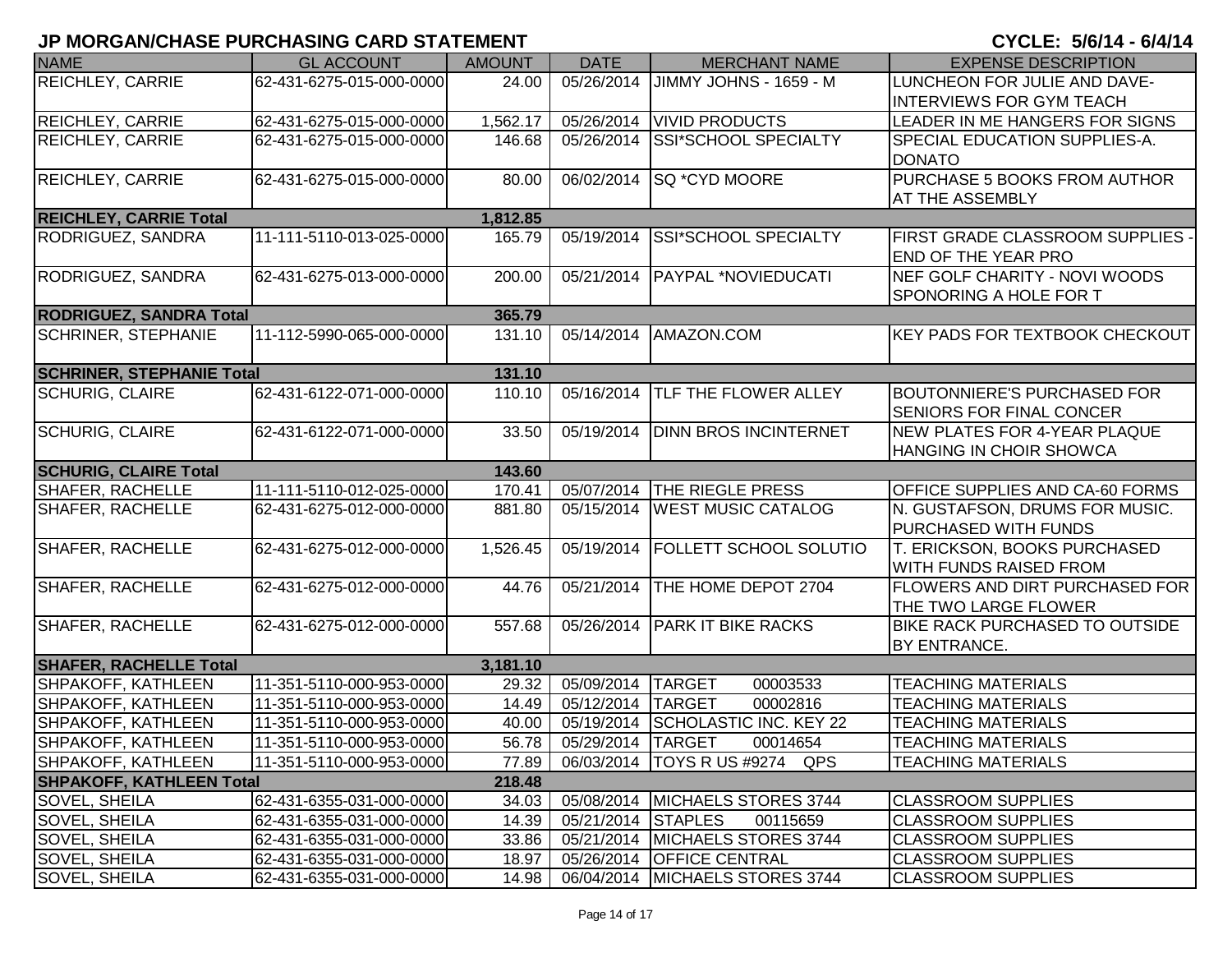| <b>NAME</b>                      | <b>GL ACCOUNT</b>        | <b>AMOUNT</b> | <b>DATE</b>      | <b>MERCHANT NAME</b>               | <b>EXPENSE DESCRIPTION</b>                                               |
|----------------------------------|--------------------------|---------------|------------------|------------------------------------|--------------------------------------------------------------------------|
| <b>SOVEL, SHEILA Total</b>       |                          | 116.23        |                  |                                    |                                                                          |
| <b>STEEH, ROBERT</b>             | 62-431-6301-033-000-0000 | 100.00        |                  | 05/22/2014 SPEEDWAY 02202 10       | <b>GAS CARDS FOR STUDENTS PERFECT</b><br><b>ATTENDANCE</b>               |
| <b>STEEH, ROBERT</b>             | 11-311-3220-000-000-0000 | 311.00        | 05/30/2014 DELTA |                                    | NATIOAL COMMUNITY EDUCATION<br>CONFERENCE - PRESENTER                    |
| STEEH, ROBERT                    | 11-311-3220-000-000-0000 | 395.00        | 06/04/2014 NSPRA |                                    | NATIONAL COMMUNITY EDUCATION<br>CONFERENCE REGISTRATION                  |
| <b>STEEH, ROBERT Total</b>       |                          | 806.00        |                  |                                    |                                                                          |
| <b>STRICKER, CHRISTINE</b>       | 11-351-5110-000-953-0000 | 97.64         | 05/30/2014       | MICHAELS STORES 3744               | <b>CRAFT SUPPLIES</b>                                                    |
| <b>STRICKER, CHRISTINE</b>       | 11-351-5110-000-953-0000 | 105.97        |                  | 06/02/2014   PARTY AMERICA         | <b>SUMMER CARE SUPPLIES</b>                                              |
| STRICKER, CHRISTINE              | 11-351-5110-000-953-0000 | 72.00         |                  | 06/02/2014   FIVE BELOW #558       | <b>SUMMER CARE OUTDOOR TOYS</b>                                          |
| <b>STRICKER, CHRISTINE Total</b> |                          | 275.61        |                  |                                    |                                                                          |
| TURNER, NANCY                    | 11-122-5110-071-194-0000 | 1,877.12      | 05/19/2014       | COMPUTER TECHNOLOGY LI             | INTEL READERS FOR NHS RESOURCE<br><b>RM</b>                              |
| TURNER, NANCY                    | 11-226-3220-000-000-0000 | 85.00         | 05/21/2014       | <b>PAYPAL *MAASE</b>               | <b>REGISTRATION FEE TO MAASE - JUN</b><br>10TH WRKSHP RESOLUTI           |
| TURNER, NANCY                    | 11-122-3220-055-000-0000 | 75.00         | 05/23/2014       | LOW INCIDENCE OUTREACH             | <b>REGISTRATION FOR BRAILLE CLASS</b><br><b>FOR DEB GARTNER</b>          |
| <b>TURNER, NANCY</b>             | 11-113-5110-000-000-8010 | 1,328.10      | 05/26/2014       | <b>SCHOLASTIC INC. KEY 6</b>       | <b>DISPRO SUMMER BOOKS</b>                                               |
| <b>TURNER, NANCY Total</b>       |                          | 3,365.22      |                  |                                    |                                                                          |
| <b>VALENTINE, CYNTHIA</b>        | 11-271-3220-000-000-0000 | 11.00         | 05/08/2014       | <b>AMWAY GRAND PLZ HTL F</b>       | <b>BREAKFAST AT CONFERENCE</b>                                           |
| <b>VALENTINE, CYNTHIA</b>        | 11-271-3220-000-000-0000 | 11.01         |                  | 05/09/2014 BULL'S HEAD TAVERN      | <b>DINNER AT CONFERENCE</b>                                              |
| <b>VALENTINE, CYNTHIA</b>        | 11-271-3220-000-000-0000 | 36.21         | 05/09/2014       | THE B.O.B.                         | <b>LUNCH AT CONFERENCE</b>                                               |
| VALENTINE, CYNTHIA               | 11-271-3220-000-000-0000 | 32.00         | 05/12/2014       | AMWAY GRAND PLAZA HOTE             | PARKING                                                                  |
| VALENTINE, CYNTHIA               | 11-271-3220-000-000-0000 | 45.82         | 05/12/2014       | <b>AMWAY GRAND PLAZA HOTE</b>      | <b>CONFERENCE</b>                                                        |
| VALENTINE, CYNTHIA               | 11-271-3220-000-000-0000 | 18.00         | 05/12/2014       | <b>AMWAY GRAND PLZ HTL F</b>       | <b>CONFERENCE</b>                                                        |
| VALENTINE, CYNTHIA               | 11-271-7910-000-000-0000 | 31.79         | 05/29/2014       | <b>TARGET</b><br>00014654          | <b>BASKETBALL</b>                                                        |
| <b>VALENTINE, CYNTHIA Total</b>  |                          | 185.83        |                  |                                    |                                                                          |
| VAUGHAN, ANGELA                  | 11-231-3220-000-000-0000 | 30.00         | 05/08/2014 MASB  |                                    | ED EX AWARDS 5/14/14 (O'CONNOR)                                          |
| VAUGHAN, ANGELA                  | 11-232-3220-000-000-0000 | 30.00         | 05/08/2014 MASB  |                                    | ED EX AWARDS 5/14/14 (MATTHEWS)                                          |
| VAUGHAN, ANGELA                  | 11-231-7910-000-000-0000 | 45.90         | 05/14/2014 MASB  |                                    | <b>SCHOOL BOARD</b><br>CANDIDATE/APPOINTEE INFORMATION<br><b>BROCHUR</b> |
| VAUGHAN, ANGELA                  | 11-232-7910-000-000-0000 | 31.99         | 05/16/2014       | <b>MARIA'S DELI</b>                | BOARD MEETING 5/15/14 -<br><b>RECOGNITION</b>                            |
| <b>VAUGHAN, ANGELA</b>           | 11-232-3220-000-000-0000 | 15.00         | 05/20/2014       | <b>NOVI CHAMBER OF COMME</b>       | NOVI/LIVONIA CHAMBERS JOINT MTG.<br>5/20/14 (VAUGHAN)                    |
| VAUGHAN, ANGELA                  | 11-232-7910-000-000-0000 | 24.00         | 05/26/2014       | FEDEX 805577487012                 | <b>MSPRA ENTRIES (4) - POSTAGE</b>                                       |
| <b>VAUGHAN, ANGELA</b>           | 11-231-7910-000-000-0000 | 13.52         | 05/26/2014       | <b>PARTY AMERICA</b>               | MEMSPA POY (ASCHER)<br><b>PRESENTATION BOUQUET 5/23/14</b>               |
| VAUGHAN, ANGELA                  | 11-232-5910-000-000-0000 | 8.97          | 05/26/2014       | MEIJER INC #122<br>Q <sub>01</sub> | <b>OFFICE SUPPLIES - PRESENTATION</b><br>BOARD -MEMSPA                   |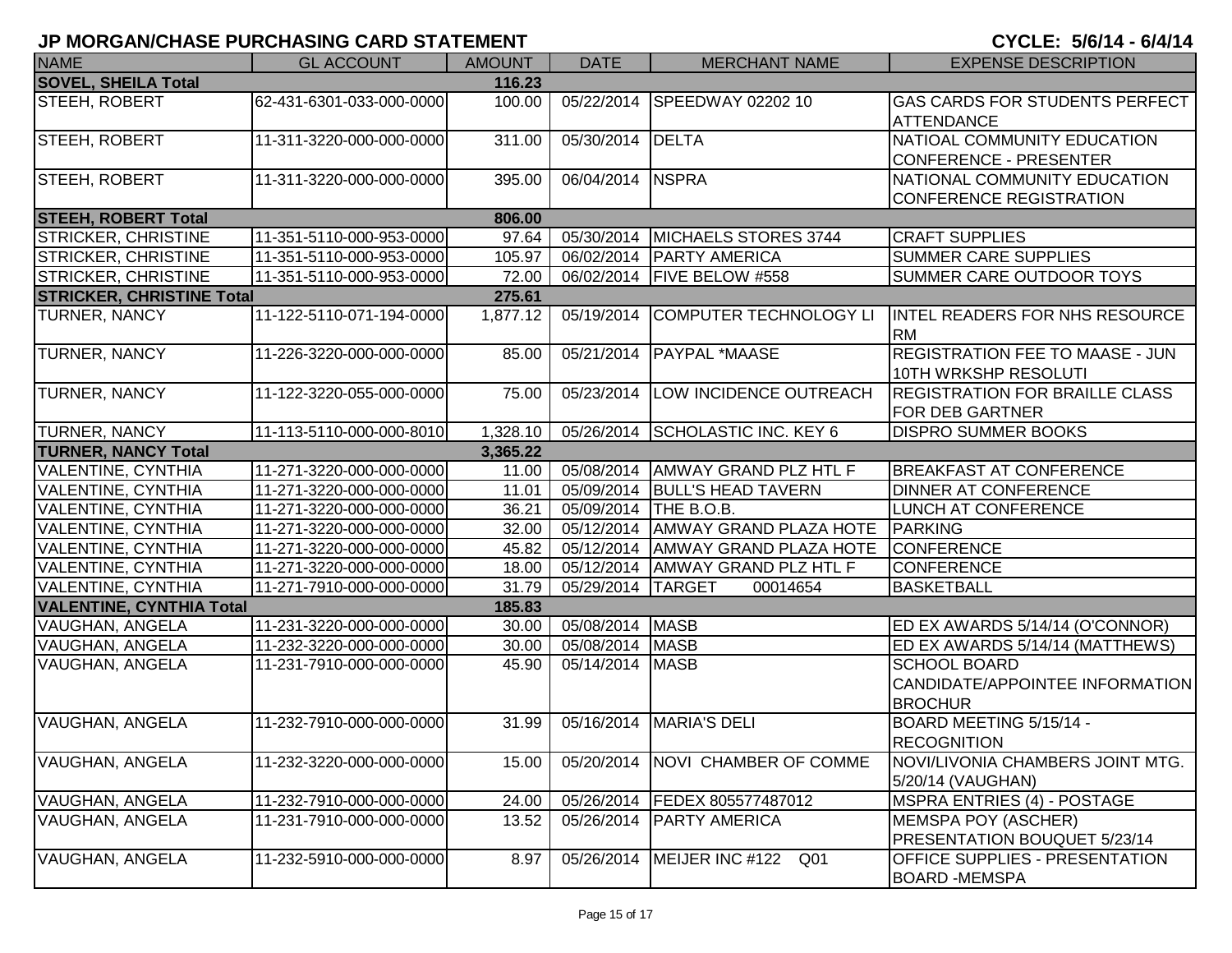| <b>NAME</b>                            | <b>GL ACCOUNT</b>        | <b>AMOUNT</b>      | <b>DATE</b> | <b>MERCHANT NAME</b>          | <b>EXPENSE DESCRIPTION</b>           |  |
|----------------------------------------|--------------------------|--------------------|-------------|-------------------------------|--------------------------------------|--|
| <b>VAUGHAN, ANGELA Total</b><br>199.38 |                          |                    |             |                               |                                      |  |
| <b>VUICHARD, TATIANA</b>               | 21-321-5990-000-000-0023 | 26.58              | 05/07/2014  | STAPLS7117520162000001        | <b>OFFICE SUPPLIES</b>               |  |
| <b>VUICHARD, TATIANA</b>               | 11-311-5990-000-000-0000 | (23.98)            | 05/07/2014  | STAPLS7117157394001001        | REFUND FOR 16 KPACK COFFEE           |  |
| <b>VUICHARD, TATIANA</b>               | 11-311-4910-000-000-0000 | 2,209.88           | 05/08/2014  | MHE*MCGRAW-HILL ECOMM         | <b>MATH SKILLS LINK BOOKLETS K-6</b> |  |
|                                        |                          |                    |             |                               | <b>GRADE</b>                         |  |
| <b>VUICHARD, TATIANA</b>               | 11-311-5990-000-000-0000 | $91.\overline{38}$ | 05/15/2014  | STAPLS7117157394000003        | <b>OFFICE SUPPLIES</b>               |  |
| <b>VUICHARD, TATIANA</b>               | 11-311-5990-000-000-0000 | 20.39              | 05/29/2014  | STAPLS7118571062000001        | OFFICE SUPPLIES                      |  |
| <b>VUICHARD, TATIANA Total</b>         |                          | 2,324.25           |             |                               |                                      |  |
| <b>WEBBER, RONALD</b>                  | 11-221-3220-000-411-0000 | 11.64              | 05/07/2014  | <b>OSORIO TACOS Y SALSA</b>   | MPAAA CONFERENCE MEAL,               |  |
|                                        |                          |                    |             |                               | TRAVERSE CITY 5.5.14                 |  |
| <b>WEBBER, RONALD</b>                  | 11-221-5990-000-411-0000 | 15.18              | 05/14/2014  | <b>MONROE BAKERY</b>          | <b>DIRECTORS MEETING</b>             |  |
| <b>WEBBER, RONALD</b>                  | 11-221-5990-000-411-0000 | 15.18              | 05/14/2014  | <b>MONROE BAKERY</b>          | <b>COACHES MEETING</b>               |  |
| <b>WEBBER, RONALD</b>                  | 11-221-5990-000-411-0000 | 30.36              | 05/15/2014  | <b>MONROE BAKERY</b>          | <b>CAL SUMMIT</b>                    |  |
| <b>WEBBER, RONALD</b>                  | 11-221-5990-000-411-0000 | 15.18              | 05/19/2014  | <b>MONROE BAKERY</b>          | OFFICE OF ACADEMICS MEETING          |  |
| <b>WEBBER, RONALD</b>                  | 11-221-5990-000-411-0000 | 15.18              | 05/26/2014  | <b>MONROE BAKERY</b>          | <b>COUNSELORS MEETING</b>            |  |
| <b>WEBBER, RONALD</b>                  | 11-221-5990-000-411-0000 | 90.00              | 05/28/2014  | <b>MARIA'S DELI</b>           | SOCIAL JUSTICE MEETING BETWEEN       |  |
|                                        |                          |                    |             |                               | <b>U OF M AND NCSD</b>               |  |
| <b>WEBBER, RONALD</b>                  | 11-221-3220-000-411-0000 | 39.62              | 06/02/2014  | <b>PLUM MARKET - ANN</b>      | PROFESSIONAL LEARNING SERIES;        |  |
|                                        |                          |                    |             |                               | <b>WASHTENAW ISD</b>                 |  |
| <b>WEBBER, RONALD Total</b><br>232.34  |                          |                    |             |                               |                                      |  |
| <b>WESNER, KIMBERLY</b>                | 11-222-5310-065-000-0000 | 125.86             | 05/07/2014  | AMAZON.COM                    | <b>BAD BOY BOOKS FOR 7TH ELA</b>     |  |
| <b>WESNER, KIMBERLY</b>                | 11-222-5310-065-000-0000 | 75.55              | 05/08/2014  | <b>FOLLETT SCHOOL SOLUTIO</b> | <b>BOOKS FOR THE LIBRARY</b>         |  |
| <b>WESNER, KIMBERLY</b>                | 11-222-5410-065-000-0000 | 305.25             | 05/08/2014  | <b>SCHOLASTIC MAGAZINES</b>   | SCHOLASTIC SCIENCE WORLD FOR         |  |
|                                        |                          |                    |             |                               | 2014-2015                            |  |
| <b>WESNER, KIMBERLY</b>                | 11-222-5410-065-000-0000 | 296.67             | 05/08/2014  | <b>SCHOLASTIC MAGAZINES</b>   | SCHOLASTIC SCOPE FOR 2014-2015       |  |
| <b>WESNER, KIMBERLY</b>                | 11-222-5410-065-000-0000 | 280.50             | 05/08/2014  | <b>SCHOLASTIC MAGAZINES</b>   | SCHOLASTIC ACTION FOR 2014-2015      |  |
|                                        |                          |                    |             |                               | (328.35 WAS FOR NEW                  |  |
| <b>WESNER, KIMBERLY</b>                | 11-222-5410-065-000-0000 | 328.35             | 05/08/2014  | <b>SCHOLASTIC MAGAZINES</b>   | SCHOLASTIC ACTION FOR 2014-2015      |  |
| <b>WESNER, KIMBERLY</b>                | 11-222-5310-065-000-0000 | 227.78             | 05/14/2014  | <b>FOLLETT SCHOOL SOLUTIO</b> | NONFICTION BOOKS FOR THE             |  |
|                                        |                          |                    |             |                               | LIBRARY                              |  |
| <b>WESNER, KIMBERLY</b>                | 11-222-5310-065-000-0000 | 236.02             | 05/14/2014  | <b>FOLLETT SCHOOL SOLUTIO</b> | <b>BOOKS FOR THE LIBRARY</b>         |  |
| <b>WESNER, KIMBERLY</b>                | 11-222-5310-065-000-0000 | 136.87             | 05/14/2014  | <b>FOLLETT SCHOOL SOLUTIO</b> | <b>AUDIO DIGITAL BOOKS</b>           |  |
| <b>WESNER, KIMBERLY</b>                | 11-222-5310-065-000-0000 | 50.13              | 05/16/2014  | <b>FOLLETT SCHOOL SOLUTIO</b> | NON FICTION FOR THE LIBRARY          |  |
| <b>WESNER, KIMBERLY</b>                | 11-222-5990-065-000-0000 | 503.70             | 05/19/2014  | <b>SUBSCRIPTION SVCSAMER</b>  | PERIODICALS FOR 2014-2015            |  |
| <b>WESNER, KIMBERLY</b>                | 11-222-5990-065-000-0000 | 635.00             | 05/22/2014  | EBE*ENCY. BRITANNICA          | <b>IMAGE QUEST ONLINE DATABASE</b>   |  |
| <b>WESNER, KIMBERLY</b>                | 11-222-5990-065-000-0000 | 1,360.28           | 05/23/2014  | <b>INFOBASE LEARNING</b>      | SCIENCE ONLINE AND ISSUES AND        |  |
|                                        |                          |                    |             |                               | CONTROVERSIES ONLINE D               |  |
| <b>WESNER, KIMBERLY</b>                | 11-222-5990-065-000-0000 | 760.00             | 05/23/2014  | <b>INFOBASE LEARNING</b>      | AMERICAN HISTORY ONLINE              |  |
|                                        |                          |                    |             |                               | <b>DATABASE</b>                      |  |
| <b>WESNER, KIMBERLY</b>                | 11-222-5990-065-000-0000 | 16.99              | 05/29/2014  | AMAZON.COM                    | APPLE USB ADAPTER FOR IPAD MINIS     |  |
|                                        |                          |                    |             |                               |                                      |  |